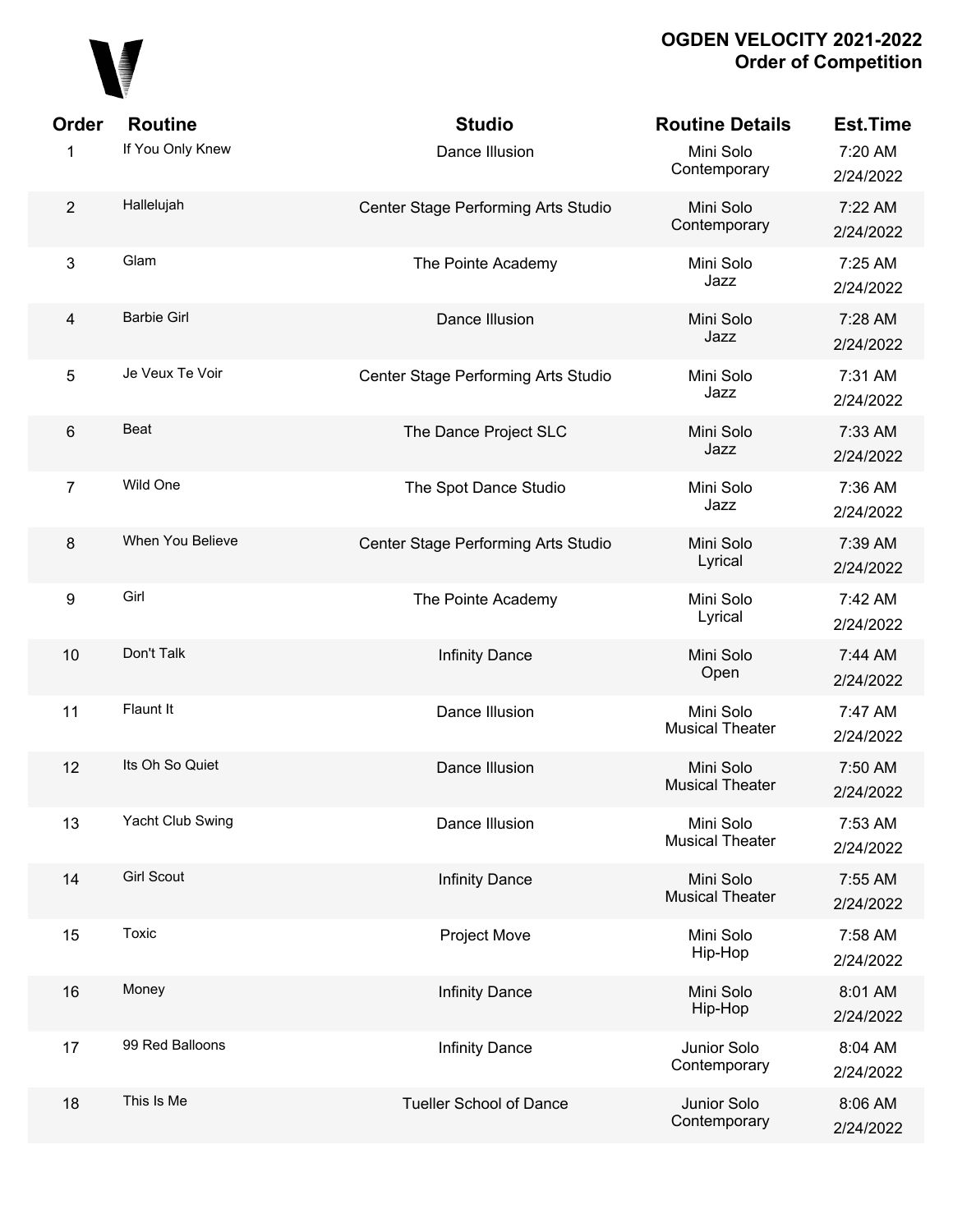

| Order | <b>Routine</b>        | <b>Studio</b>                       | <b>Routine Details</b>      | <b>Est.Time</b>      |
|-------|-----------------------|-------------------------------------|-----------------------------|----------------------|
| 19    | Near Light            | The Pointe Academy                  | Junior Solo<br>Contemporary | 8:09 AM<br>2/24/2022 |
| 20    | <b>Higher Ground</b>  | The Dance Company                   | Junior Solo<br>Contemporary | 8:12 AM<br>2/24/2022 |
| 21    | Cosmic Love           | The Dance Company                   | Junior Solo<br>Contemporary | 8:15 AM<br>2/24/2022 |
| 22    | <b>Empty Streets</b>  | <b>Infinity Dance</b>               | Junior Solo<br>Contemporary | 8:17 AM<br>2/24/2022 |
| 23    | <b>Tilted</b>         | The Pointe Academy                  | Junior Solo<br>Contemporary | 8:20 AM<br>2/24/2022 |
| 24    | Footloose             | <b>Tueller School of Dance</b>      | Junior Solo<br>Jazz         | 8:23 AM<br>2/24/2022 |
| 25    | Che La Luna           | Studio 1                            | Junior Solo<br>Jazz         | 8:26 AM<br>2/24/2022 |
| 26    | Let's Get Vogue       | The Dance Project SLC               | Junior Solo<br>Jazz         | 8:28 AM<br>2/24/2022 |
| 27    | I'm A Lady            | Project Move                        | Junior Solo<br>Jazz         | 8:31 AM<br>2/24/2022 |
| 28    | Size                  | The Pointe Academy                  | Junior Solo<br>Jazz         | 8:34 AM<br>2/24/2022 |
| 29    | Let Me Think About It | Dance Illusion                      | Junior Solo<br>Jazz         | 8:37 AM<br>2/24/2022 |
| 30    | <b>Boom</b>           | <b>Project Move</b>                 | Junior Solo<br>Jazz         | 8:39 AM<br>2/24/2022 |
| 31    | Get Ready             | Center Stage Performing Arts Studio | Junior Solo<br>Jazz         | 8:42 AM<br>2/24/2022 |
| 32    | Lights Camera Action  | <b>Tueller School of Dance</b>      | Junior Solo<br>Jazz         | 8:45 AM<br>2/24/2022 |
| 33    | <b>Sweet Dreams</b>   | Project Move                        | Junior Solo<br>Jazz         | 8:48 AM<br>2/24/2022 |
| 34    | I Love Me             | The Dance Company                   | Junior Solo<br>Jazz         | 8:50 AM<br>2/24/2022 |
| 35    | California Girls      | Center Stage Performing Arts Studio | Junior Solo<br>Jazz         | 8:53 AM<br>2/24/2022 |
| 36    | Aquatic               | The Pointe Academy                  | Junior Solo<br>Lyrical      | 8:56 AM<br>2/24/2022 |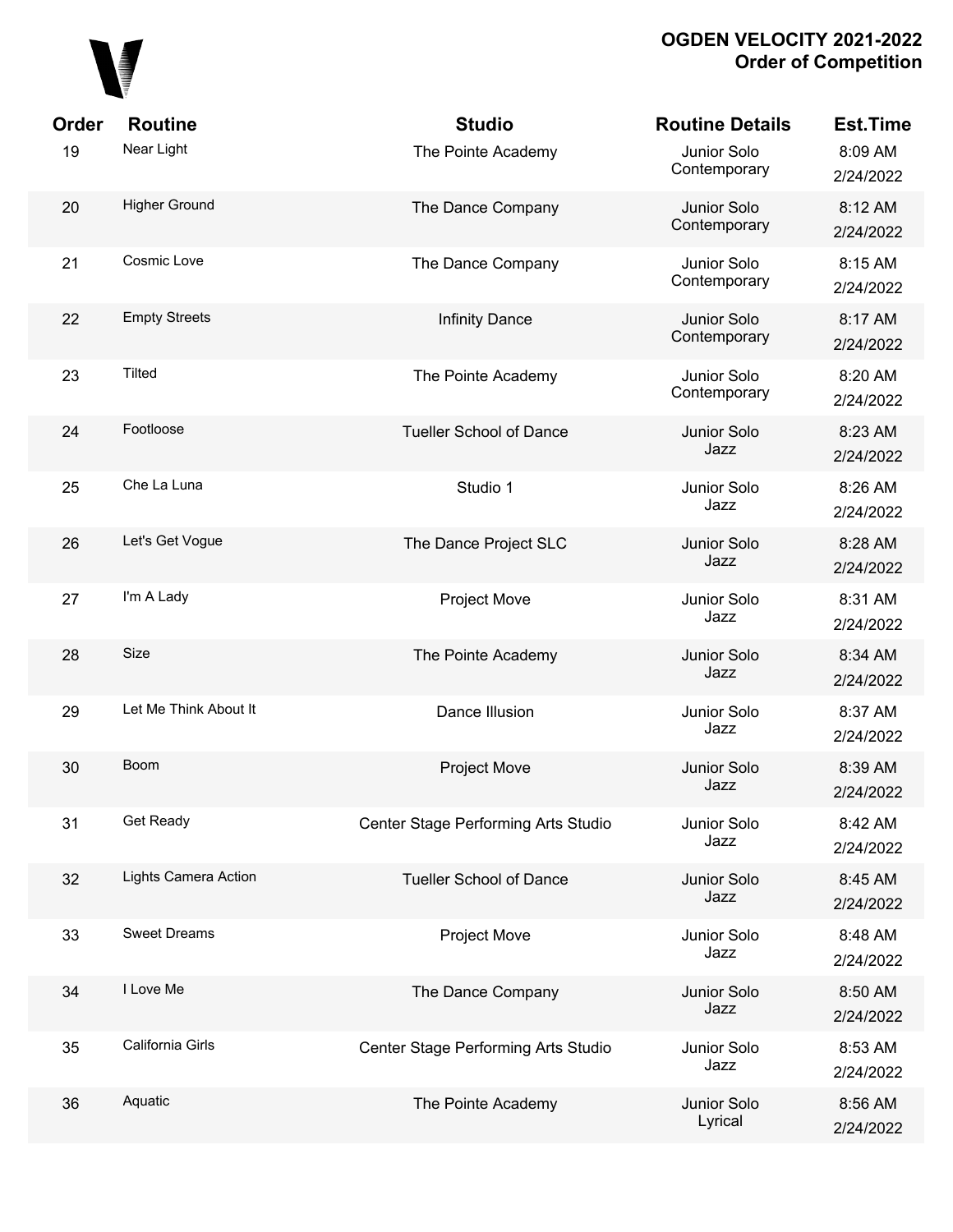

| Order | <b>Routine</b>               | <b>Studio</b>                       | <b>Routine Details</b>                | <b>Est.Time</b>      |
|-------|------------------------------|-------------------------------------|---------------------------------------|----------------------|
| 37    | Via Dolorosa                 | <b>Infinity Dance</b>               | Junior Solo<br>Lyrical                | 8:59 AM<br>2/24/2022 |
| 38    | **PROP SET UP**              | <b>VELOCITY DANCE CONVENTION</b>    |                                       | 9:01 AM<br>2/24/2022 |
| 39    | Dream                        | Studio 1                            | Junior Solo<br>Lyrical                | 9:03 AM<br>2/24/2022 |
| 40    | ** 5 MINUTE JUDGES BREAK**   | <b>VELOCITY DANCE CONVENTION</b>    |                                       | 9:05 AM<br>2/24/2022 |
| 41    | Grow                         | The Pointe Academy                  | Junior Solo<br>Lyrical                | 9:10 AM<br>2/24/2022 |
| 42    | Follow The Sun               | <b>Project Move</b>                 | Junior Solo<br>Lyrical                | 9:12 AM<br>2/24/2022 |
| 43    | Mrs Georgia Brown            | Center Stage Performing Arts Studio | Junior Solo<br>Tap                    | 9:15 AM<br>2/24/2022 |
| 44    | Should I Stay Or Should I Go | The Dynamic Dance Academy           | Junior Solo<br>Tap                    | 9:18 AM<br>2/24/2022 |
| 45    | Hunter                       | The Spot Dance Studio               | Junior Solo<br>Open                   | 9:21 AM<br>2/24/2022 |
| 46    | House Of The Rising Sun      | Center Stage Performing Arts Studio | Junior Solo<br>Open                   | 9:23 AM<br>2/24/2022 |
| 47    | Serpent                      | <b>Infinity Dance</b>               | Junior Solo<br>Open                   | 9:26 AM<br>2/24/2022 |
| 48    | The Audition                 | <b>Infinity Dance</b>               | Junior Solo<br><b>Musical Theater</b> | 9:29 AM<br>2/24/2022 |
| 49    | Bring It On                  | <b>Infinity Dance</b>               | Junior Solo<br><b>Musical Theater</b> | 9:32 AM<br>2/24/2022 |
| 50    | Original                     | <b>Tueller School of Dance</b>      | Intermediate Solo<br>Contemporary     | 9:34 AM<br>2/24/2022 |
| 51    | For Yourself                 | Dance Illusion                      | Intermediate Solo<br>Contemporary     | 9:37 AM<br>2/24/2022 |
| 52    | Pull                         | The Pointe Academy                  | Intermediate Solo<br>Contemporary     | 9:40 AM<br>2/24/2022 |
| 53    | Slither                      | The Dance Company                   | Intermediate Solo<br>Contemporary     | 9:43 AM<br>2/24/2022 |
| 54    | Take Me In Your Arms         | <b>Infinity Dance</b>               | Intermediate Solo<br>Contemporary     | 9:45 AM<br>2/24/2022 |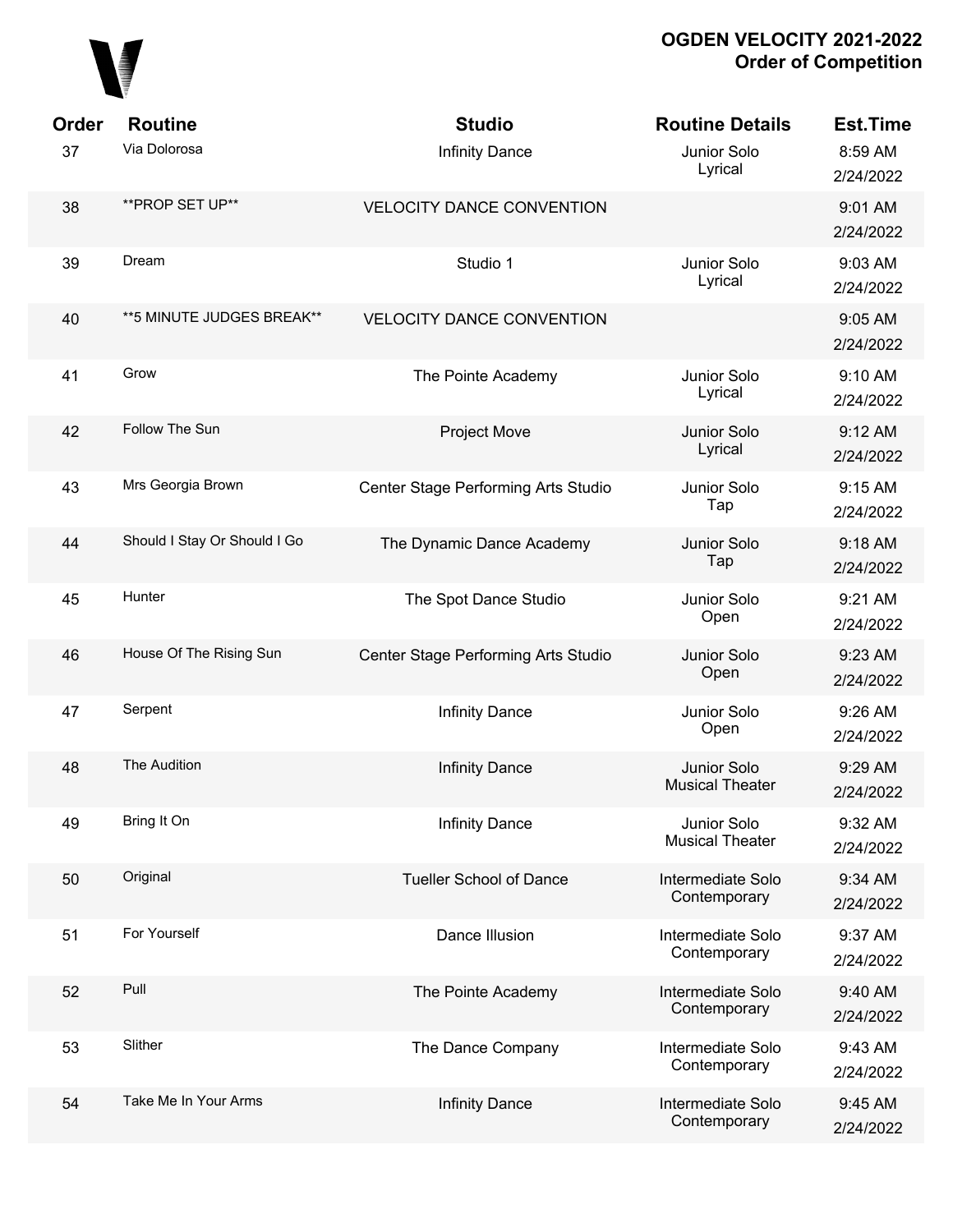

| Order | <b>Routine</b>         | <b>Studio</b>                       | <b>Routine Details</b>            | <b>Est.Time</b>       |
|-------|------------------------|-------------------------------------|-----------------------------------|-----------------------|
| 55    | Hope Is A Heartache    | <b>Tueller School of Dance</b>      | Intermediate Solo<br>Contemporary | 9:48 AM<br>2/24/2022  |
| 56    | The Moon               | <b>Infinity Dance</b>               | Intermediate Solo<br>Contemporary | 9:51 AM<br>2/24/2022  |
| 57    | Welcome Home           | The Dance Company                   | Intermediate Solo<br>Contemporary | 9:54 AM<br>2/24/2022  |
| 58    | Hey Mami               | Dance Illusion                      | Intermediate Solo<br>Contemporary | 9:56 AM<br>2/24/2022  |
| 59    | Underwater             | <b>Tueller School of Dance</b>      | Intermediate Solo<br>Contemporary | 9:59 AM<br>2/24/2022  |
| 60    | I Think I'll Go        | <b>Infinity Dance</b>               | Intermediate Solo<br>Contemporary | 10:02 AM<br>2/24/2022 |
| 61    | Ain't No Sunshine      | The Dance Company                   | Intermediate Solo<br>Contemporary | 10:05 AM<br>2/24/2022 |
| 62    | Little Voice           | <b>Tueller School of Dance</b>      | Intermediate Solo<br>Contemporary | 10:07 AM<br>2/24/2022 |
| 63    | The Cure               | Dance Illusion                      | Intermediate Solo<br>Contemporary | 10:10 AM<br>2/24/2022 |
| 64    | <b>Brain Storm</b>     | <b>Tueller School of Dance</b>      | Intermediate Solo<br>Contemporary | 10:13 AM<br>2/24/2022 |
| 65    | Enemy                  | The Dance Company                   | Intermediate Solo<br>Contemporary | 10:16 AM<br>2/24/2022 |
| 66    | <b>Beautiful Again</b> | <b>Infinity Dance</b>               | Intermediate Solo<br>Contemporary | 10:18 AM<br>2/24/2022 |
| 67    | In The Sea             | Dance Illusion                      | Intermediate Solo<br>Contemporary | 10:21 AM<br>2/24/2022 |
| 68    | Unpack Your Heart      | <b>Tueller School of Dance</b>      | Intermediate Solo<br>Contemporary | 10:24 AM<br>2/24/2022 |
| 69    | Radical Empathy        | Center Stage Performing Arts Studio | Intermediate Solo<br>Contemporary | 10:27 AM<br>2/24/2022 |
| 70    | <b>Addicted To You</b> | <b>Ardour Dance Centre</b>          | Intermediate Solo<br>Jazz         | 10:29 AM<br>2/24/2022 |
| 71    | Bailar                 | Studio 1                            | Intermediate Solo<br>Jazz         | 10:32 AM<br>2/24/2022 |
| 72    | Feeling Good           | <b>Ardour Dance Centre</b>          | Intermediate Solo<br>Jazz         | 10:35 AM<br>2/24/2022 |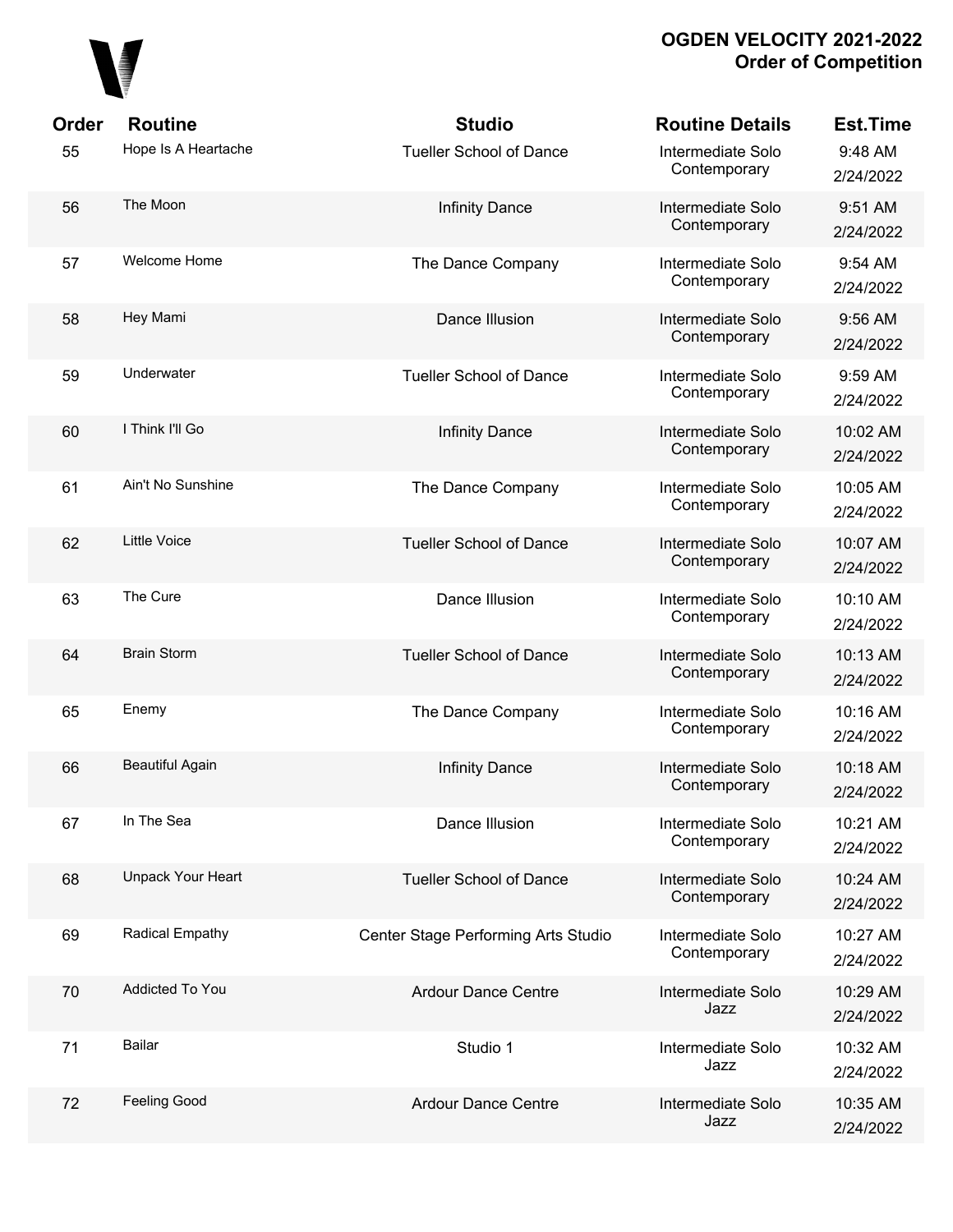

| Order | <b>Routine</b>               | <b>Studio</b>                    | <b>Routine Details</b>    | <b>Est.Time</b>       |
|-------|------------------------------|----------------------------------|---------------------------|-----------------------|
| 73    | Meet Me At The Top           | <b>Project Move</b>              | Intermediate Solo<br>Jazz | 10:38 AM<br>2/24/2022 |
| 74    | Get Ready                    | The Spot Dance Studio            | Intermediate Solo<br>Jazz | 10:40 AM<br>2/24/2022 |
| 75    | Love Shack                   | <b>Tueller School of Dance</b>   | Intermediate Solo<br>Jazz | 10:43 AM<br>2/24/2022 |
| 76    | Chapstick                    | Dance Illusion                   | Intermediate Solo<br>Jazz | 10:46 AM<br>2/24/2022 |
| 77    | NY Luau                      | The Dance Company                | Intermediate Solo<br>Jazz | 10:49 AM<br>2/24/2022 |
| 78    | Cooler Than Me               | Dance Illusion                   | Intermediate Solo<br>Jazz | 10:51 AM<br>2/24/2022 |
| 79    | ** 5 MINUTE JUDGES BREAK**   | <b>VELOCITY DANCE CONVENTION</b> |                           | 10:54 AM<br>2/24/2022 |
| 80    | I'm A Lady                   | <b>Tueller School of Dance</b>   | Intermediate Solo<br>Jazz | 10:59 AM<br>2/24/2022 |
| 81    | <b>Black Hole</b>            | Dance Illusion                   | Intermediate Solo<br>Jazz | 11:01 AM<br>2/24/2022 |
| 82    | Hold My Heart                | Studio 1                         | Intermediate Solo<br>Jazz | 11:04 AM<br>2/24/2022 |
| 83    | So Much Better               | The Spot Dance Studio            | Intermediate Solo<br>Jazz | 11:07 AM<br>2/24/2022 |
| 84    | Shut up and Dance            | Jazz'n Place                     | Intermediate Solo<br>Jazz | 11:10 AM<br>2/24/2022 |
| 85    | New Dorp                     | Dance Illusion                   | Intermediate Solo<br>Jazz | 11:12 AM<br>2/24/2022 |
| 86    | Cut to the Feeling           | Jazz'n Place                     | Intermediate Solo<br>Jazz | 11:15 AM<br>2/24/2022 |
| 87    | You Should See Me In A Crown | <b>Tueller School of Dance</b>   | Intermediate Solo<br>Jazz | 11:18 AM<br>2/24/2022 |
| 88    | Caberet                      | Dance Illusion                   | Intermediate Solo<br>Jazz | 11:21 AM<br>2/24/2022 |
| 89    | That Man                     | Dance Illusion                   | Intermediate Solo<br>Jazz | 11:23 AM<br>2/24/2022 |
| 90    | Fame                         | <b>Tueller School of Dance</b>   | Intermediate Solo<br>Jazz | 11:26 AM<br>2/24/2022 |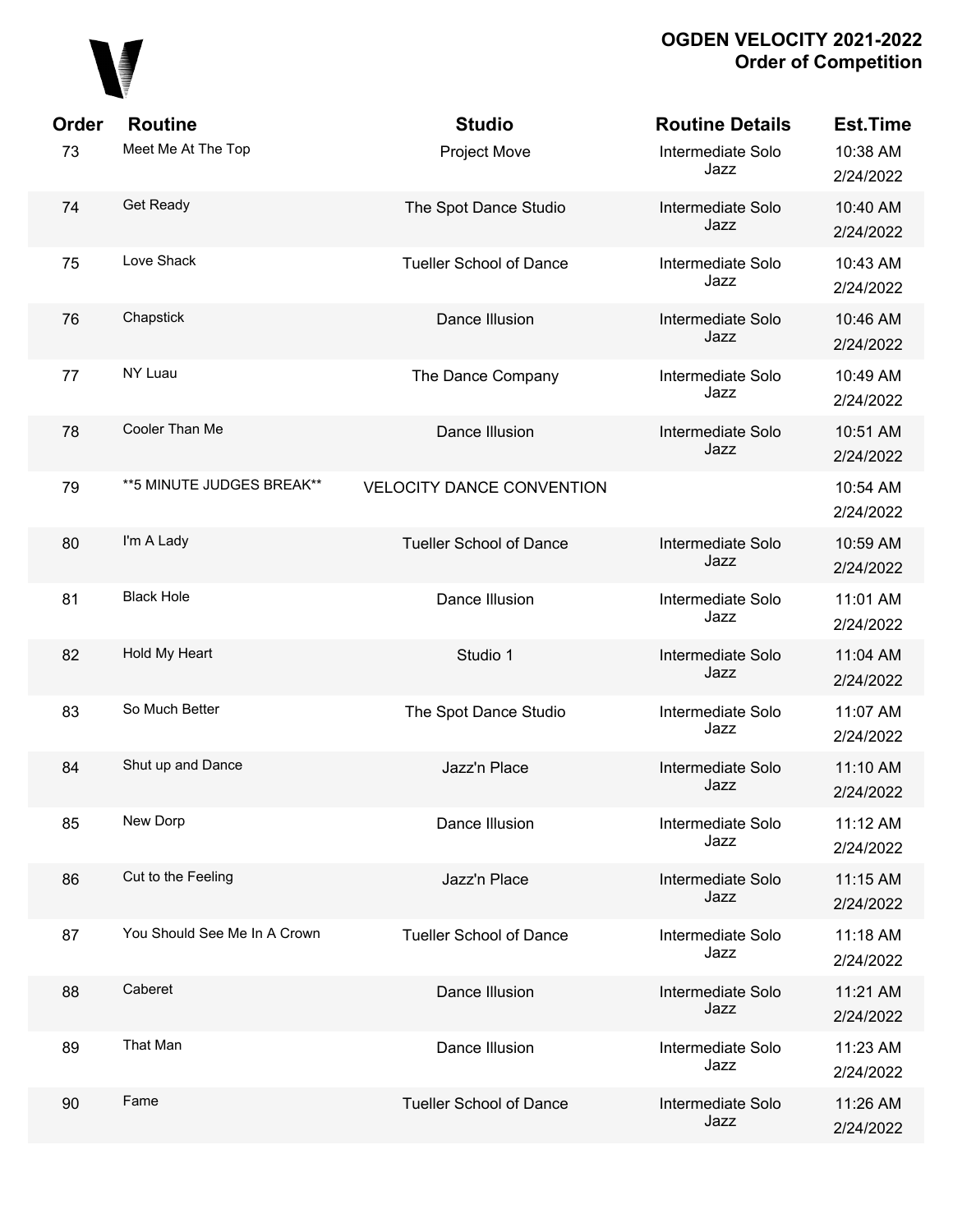

| Order | <b>Routine</b>     | <b>Studio</b>             | <b>Routine Details</b>       | <b>Est.Time</b>       |
|-------|--------------------|---------------------------|------------------------------|-----------------------|
| 91    | <b>Blinding Me</b> | Dance Illusion            | Intermediate Solo<br>Lyrical | 11:29 AM<br>2/24/2022 |
| 92    | Halo               | The Dance Company         | Intermediate Solo<br>Lyrical | 11:32 AM<br>2/24/2022 |
| 93    | Drowning           | The Spot Dance Studio     | Intermediate Solo<br>Lyrical | 11:34 AM<br>2/24/2022 |
| 94    | <b>Secrets</b>     | The Spot Dance Studio     | Intermediate Solo<br>Lyrical | 11:37 AM<br>2/24/2022 |
| 95    | You Got It In You  | <b>Infinity Dance</b>     | Intermediate Solo<br>Lyrical | 11:40 AM<br>2/24/2022 |
| 96    | Caves              | The Pointe Academy        | Intermediate Solo<br>Lyrical | 11:43 AM<br>2/24/2022 |
| 97    | Rainbow            | The Dance Project SLC     | Intermediate Solo<br>Lyrical | 11:45 AM<br>2/24/2022 |
| 98    | Preach             | The Spot Dance Studio     | Intermediate Solo<br>Lyrical | 11:48 AM<br>2/24/2022 |
| 99    | Oblivion           | The Pointe Academy        | Intermediate Solo<br>Lyrical | 11:51 AM<br>2/24/2022 |
| 100   | Slow Me Down       | <b>Infinity Dance</b>     | Intermediate Solo<br>Lyrical | 11:54 AM<br>2/24/2022 |
| 101   | Imagine            | The Dance Company         | Intermediate Solo<br>Lyrical | 11:56 AM<br>2/24/2022 |
| 102   | Story Of My Life   | The Spot Dance Studio     | Intermediate Solo<br>Lyrical | 11:59 AM<br>2/24/2022 |
| 103   | Organs             | The Pointe Academy        | Intermediate Solo<br>Lyrical | 12:02 PM<br>2/24/2022 |
| 104   | Tappin' The Scat   | The Dynamic Dance Academy | Intermediate Solo<br>Tap     | 12:05 PM<br>2/24/2022 |
| 105   | Charleston         | The Dynamic Dance Academy | Intermediate Solo<br>Tap     | 12:07 PM<br>2/24/2022 |
| 106   | <b>Take Down</b>   | Studio 1                  | Intermediate Solo<br>Open    | 12:10 PM<br>2/24/2022 |
| 107   | Run To The Open    | The Dance Project SLC     | Intermediate Solo<br>Open    | 12:13 PM<br>2/24/2022 |
| 108   | Listen             | The Pointe Academy        | Intermediate Solo<br>Open    | 12:16 PM<br>2/24/2022 |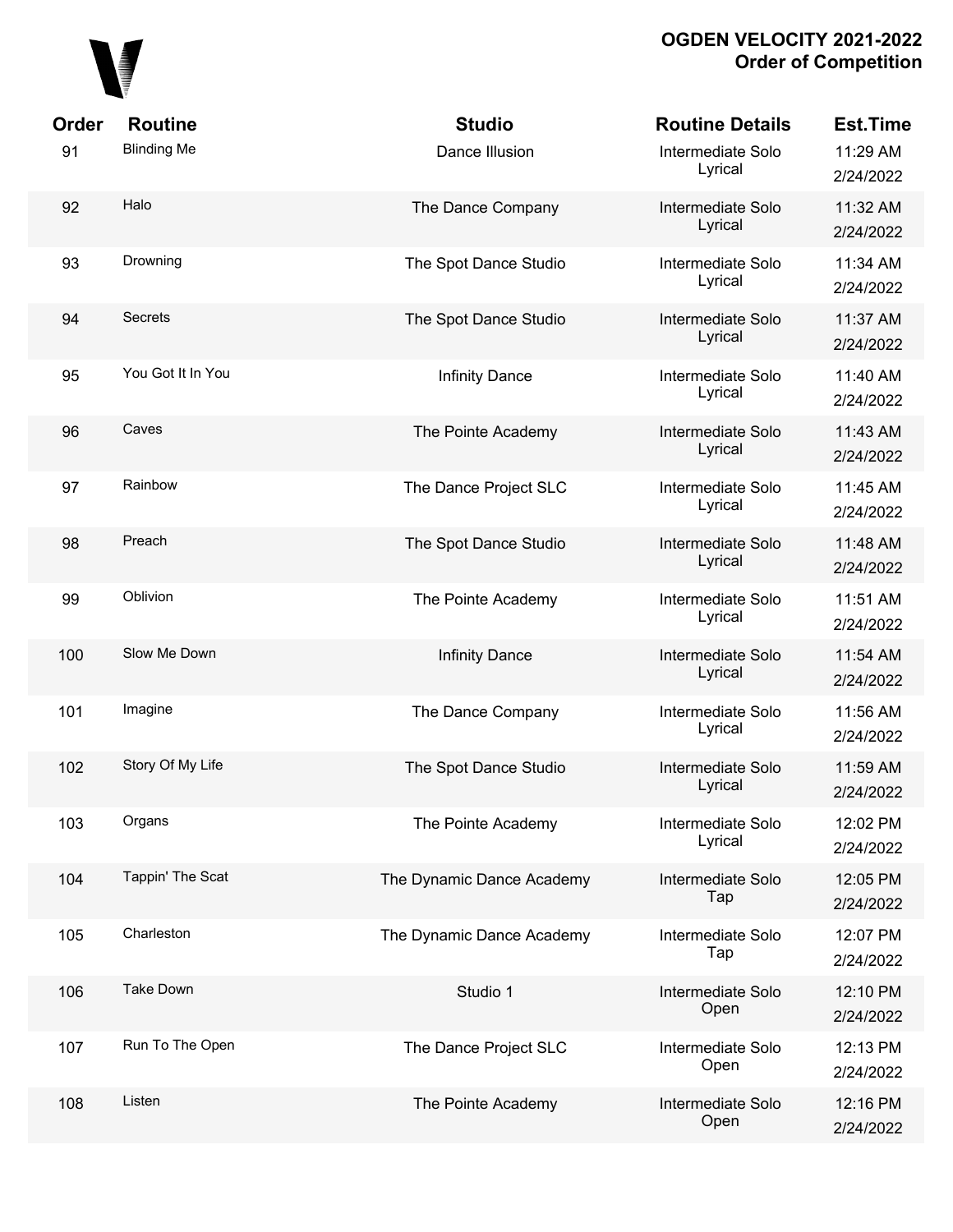

| Order<br>109 | <b>Routine</b><br>Back To The Wall | <b>Studio</b><br>The Pointe Academy | <b>Routine Details</b><br>Intermediate Solo<br>Open | <b>Est.Time</b><br>12:18 PM<br>2/24/2022 |
|--------------|------------------------------------|-------------------------------------|-----------------------------------------------------|------------------------------------------|
| 110          | People Help People                 | Studio 1                            | Intermediate Solo<br>Open                           | 12:21 PM<br>2/24/2022                    |
| 111          | Never Trust a Wolf                 | <b>Infinity Dance</b>               | Intermediate Solo<br>Open                           | 12:24 PM<br>2/24/2022                    |
| 112          | Never Enough                       | The Spot Dance Studio               | Intermediate Solo<br>Open                           | 12:27 PM<br>2/24/2022                    |
| 113          | Mein Herr                          | The Dance Project SLC               | Intermediate Solo<br><b>Musical Theater</b>         | 12:29 PM<br>2/24/2022                    |
| 114          | Crazy Little Thing                 | The Dance Project SLC               | Intermediate Solo<br><b>Musical Theater</b>         | 12:32 PM<br>2/24/2022                    |
| 115          | I Am Aldolpho                      | <b>Infinity Dance</b>               | Intermediate Solo<br><b>Musical Theater</b>         | 12:35 PM<br>2/24/2022                    |
| 116          | Don't Rain On My Parade            | <b>Tueller School of Dance</b>      | Intermediate Solo<br><b>Musical Theater</b>         | 12:38 PM<br>2/24/2022                    |
| 117          | ** 5 MINUTE JUDGES BREAK**         | <b>VELOCITY DANCE CONVENTION</b>    |                                                     | 12:40 PM<br>2/24/2022                    |
| 118          | Origami                            | Studio C                            | Intermediate Solo<br>Contemporary                   | 12:45 PM<br>2/24/2022                    |
| 119          | The Seed                           | Studio C                            | Intermediate Solo<br>Contemporary                   | 12:47 PM<br>2/24/2022                    |
| 120          | Rain                               | Studio C                            | Intermediate Solo<br>Contemporary                   | 12:50 PM<br>2/24/2022                    |
| 121          | Runaway                            | Studio C                            | Intermediate Solo<br>Contemporary                   | 12:53 PM<br>2/24/2022                    |
| 122          | Feel the Power                     | Studio C                            | Intermediate Solo<br>Jazz                           | 12:56 PM<br>2/24/2022                    |
| 123          | Let Me Go                          | Studio C                            | Intermediate Solo<br>Jazz                           | 12:58 PM<br>2/24/2022                    |
| 124          | No Roots                           | Studio C                            | Intermediate Solo<br>Jazz                           | 1:01 PM<br>2/24/2022                     |
| 125          | Footloose                          | Studio C                            | Intermediate Solo<br>Jazz                           | 1:04 PM<br>2/24/2022                     |
| 126          | Cruisin' for a Bruisin'            | Studio C                            | Intermediate Solo<br>Jazz                           | 1:07 PM<br>2/24/2022                     |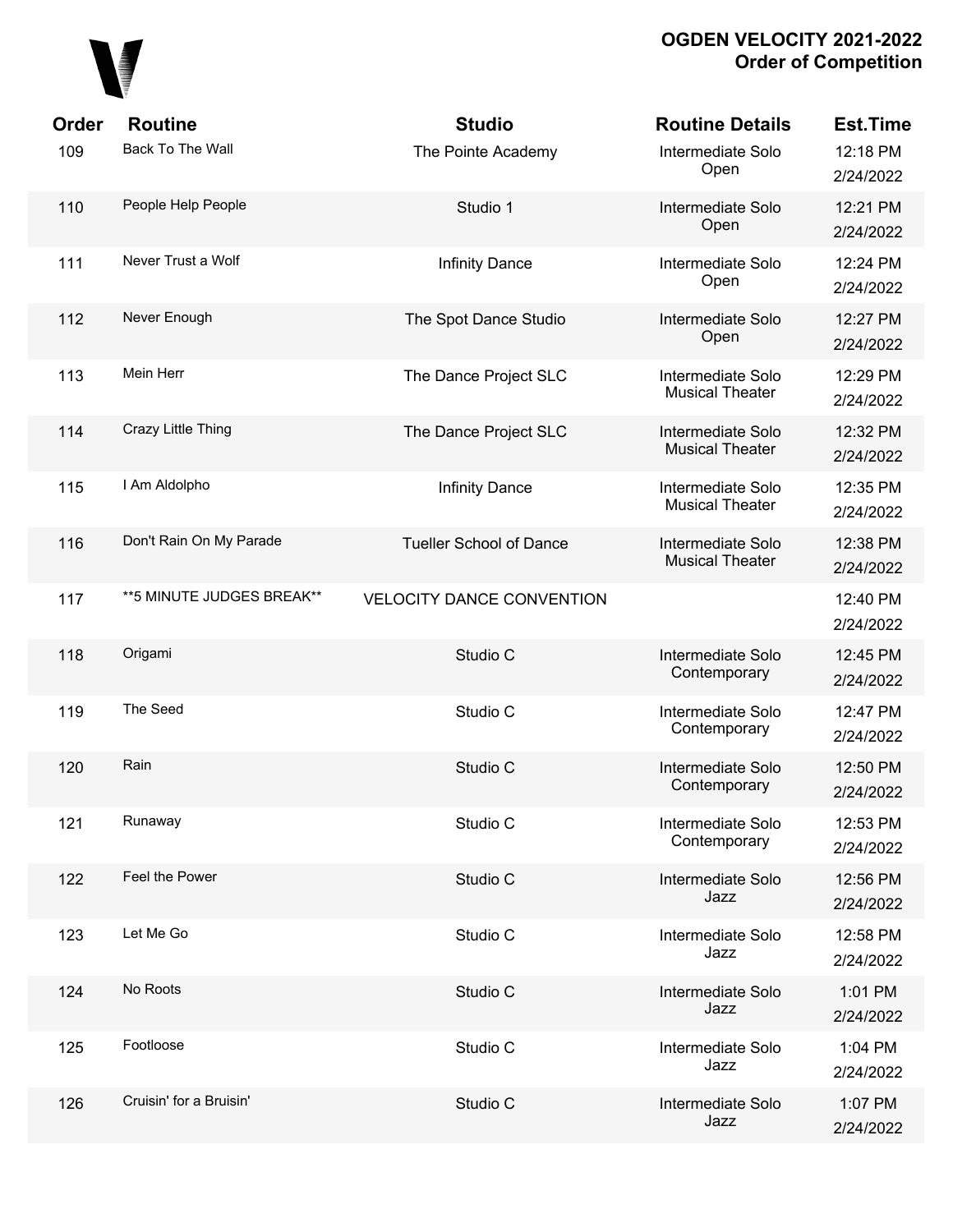

| Order | <b>Routine</b>             | <b>Studio</b>                       | <b>Routine Details</b>                      | <b>Est.Time</b>      |
|-------|----------------------------|-------------------------------------|---------------------------------------------|----------------------|
| 127   | Feel It Still              | Studio C                            | Intermediate Solo<br>Jazz                   | 1:09 PM<br>2/24/2022 |
| 128   | Fall On Me                 | Studio C                            | Intermediate Solo<br>Lyrical                | 1:12 PM<br>2/24/2022 |
| 129   | You Got It In You          | Studio C                            | Intermediate Solo<br>Lyrical                | 1:15 PM<br>2/24/2022 |
| 130   | <b>Bonjour Paris</b>       | Studio C                            | Intermediate Solo<br><b>Musical Theater</b> | 1:18 PM<br>2/24/2022 |
| 131   | <b>Gasoline Rainbows</b>   | <b>Steps N Motion Dance Studio</b>  | Mini Solo<br>Contemporary                   | 1:20 PM<br>2/24/2022 |
| 132   | **AWARDS**                 | <b>VELOCITY DANCE CONVENTION</b>    |                                             | 1:25 PM<br>2/24/2022 |
| 133   | Fix It                     | Dance Illusion                      | <b>Teen Solo</b><br>Contemporary            | 2:00 PM<br>2/24/2022 |
| 134   | Don't Let Fear Control You | Jazz'n Place                        | <b>Teen Solo</b><br>Contemporary            | 2:02 PM<br>2/24/2022 |
| 135   | <b>Bruises</b>             | <b>Tueller School of Dance</b>      | Teen Solo<br>Contemporary                   | 2:05 PM<br>2/24/2022 |
| 136   | Love                       | Center Stage Performing Arts Studio | <b>Teen Solo</b><br>Contemporary            | 2:08 PM<br>2/24/2022 |
| 137   | Grow                       | <b>Project Move</b>                 | <b>Teen Solo</b><br>Contemporary            | 2:11 PM<br>2/24/2022 |
| 138   | The Offering               | Center Stage Performing Arts Studio | <b>Teen Solo</b><br>Contemporary            | 2:13 PM<br>2/24/2022 |
| 139   | Toxic                      | The Dance Project SLC               | Teen Solo<br>Contemporary                   | 2:16 PM<br>2/24/2022 |
| 140   | No Time To Die             | The Pointe Academy                  | Teen Solo<br>Contemporary                   | 2:19 PM<br>2/24/2022 |
| 141   | Nine to Five               | The Dance Company                   | <b>Teen Solo</b><br>Contemporary            | 2:22 PM<br>2/24/2022 |
| 142   | Madness                    | Infinity Dance                      | <b>Teen Solo</b><br>Contemporary            | 2:24 PM<br>2/24/2022 |
| 143   | When I Leave               | The Dance Company                   | <b>Teen Solo</b><br>Contemporary            | 2:27 PM<br>2/24/2022 |
| 144   | 99                         | The Dance Company                   | <b>Teen Solo</b><br>Contemporary            | 2:30 PM<br>2/24/2022 |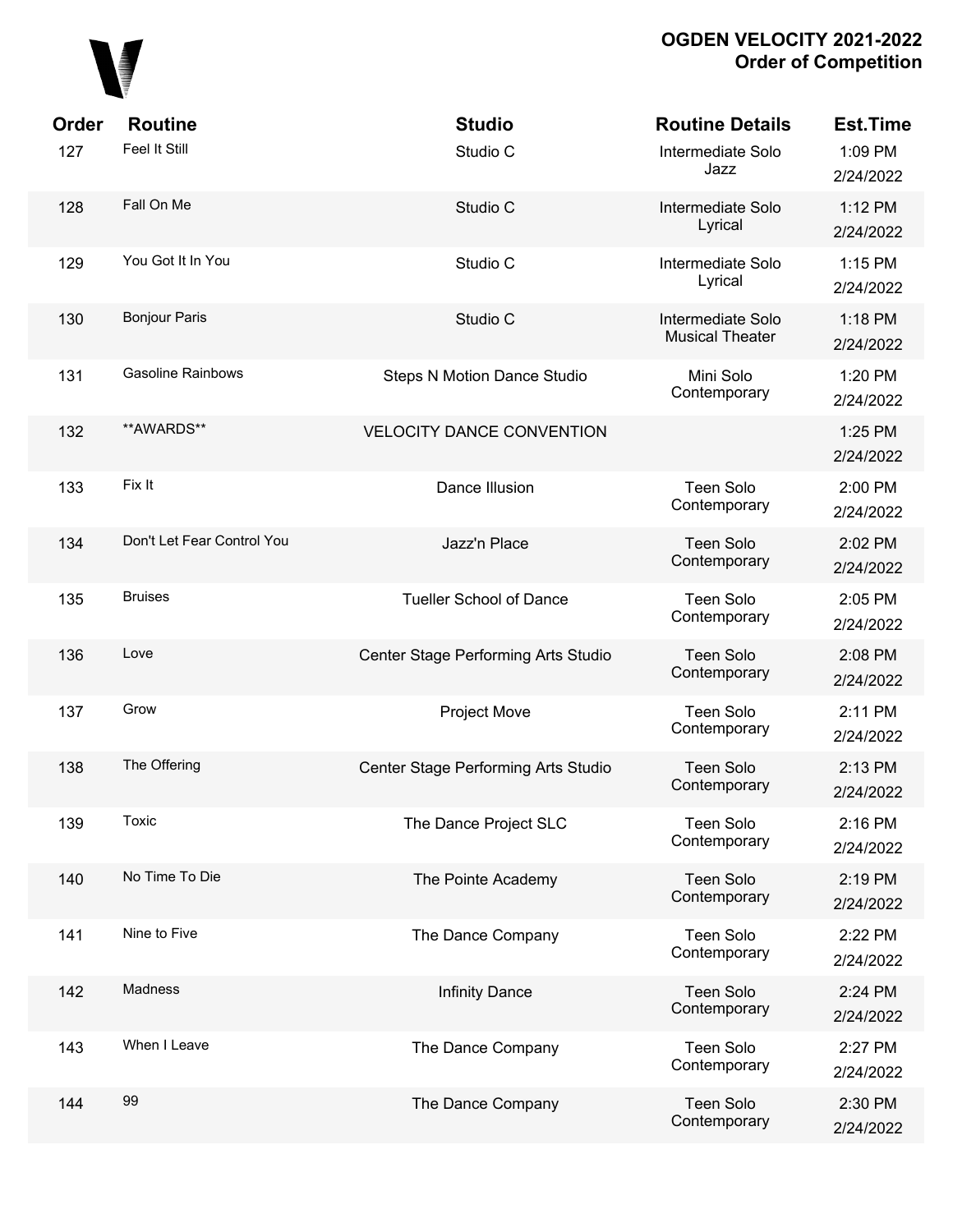

| <b>Order</b> | <b>Routine</b>      | <b>Studio</b>                       | <b>Routine Details</b>           | <b>Est.Time</b>      |
|--------------|---------------------|-------------------------------------|----------------------------------|----------------------|
| 145          | Light For You       | <b>Infinity Dance</b>               | Teen Solo<br>Contemporary        | 2:33 PM<br>2/24/2022 |
| 146          | Swim                | Center Stage Performing Arts Studio | <b>Teen Solo</b><br>Contemporary | 2:35 PM<br>2/24/2022 |
| 147          | To Build A Home     | Project Move                        | Teen Solo<br>Contemporary        | 2:38 PM<br>2/24/2022 |
| 148          | Painter             | Center Stage Performing Arts Studio | <b>Teen Solo</b><br>Contemporary | 2:41 PM<br>2/24/2022 |
| 149          | Everybody But Me    | Jazz'n Place                        | Teen Solo<br>Contemporary        | 2:44 PM<br>2/24/2022 |
| 150          | Lay By Me           | <b>Tueller School of Dance</b>      | Teen Solo<br>Contemporary        | 2:46 PM<br>2/24/2022 |
| 151          | Riverbank           | The Dance Project SLC               | <b>Teen Solo</b><br>Contemporary | 2:49 PM<br>2/24/2022 |
| 152          | Goliath             | The Pointe Academy                  | Teen Solo<br>Contemporary        | 2:52 PM<br>2/24/2022 |
| 153          | Life Round Here     | The Dance Company                   | <b>Teen Solo</b><br>Contemporary | 2:55 PM<br>2/24/2022 |
| 154          | <b>Warning Sign</b> | The Dance Company                   | <b>Teen Solo</b><br>Contemporary | 2:57 PM<br>2/24/2022 |
| 155          | Trauma              | <b>Infinity Dance</b>               | <b>Teen Solo</b><br>Contemporary | 3:00 PM<br>2/24/2022 |
| 156          | Purple Hat          | The Dance Company                   | <b>Teen Solo</b><br>Contemporary | 3:03 PM<br>2/24/2022 |
| 157          | Robin Hood          | Dance Illusion                      | <b>Teen Solo</b><br>Contemporary | 3:06 PM<br>2/24/2022 |
| 158          | <b>Better Days</b>  | Jazz'n Place                        | <b>Teen Solo</b><br>Contemporary | 3:08 PM<br>2/24/2022 |
| 159          | <b>Bad Dreams</b>   | Infinity Dance                      | <b>Teen Solo</b><br>Contemporary | 3:11 PM<br>2/24/2022 |
| 160          | The Other Side      | Project Move                        | <b>Teen Solo</b><br>Contemporary | 3:14 PM<br>2/24/2022 |
| 161          | Stay Awake          | The Dance Company                   | <b>Teen Solo</b><br>Contemporary | 3:17 PM<br>2/24/2022 |
| 162          | Your Immortal       | The Dance Project SLC               | Teen Solo<br>Contemporary        | 3:19 PM<br>2/24/2022 |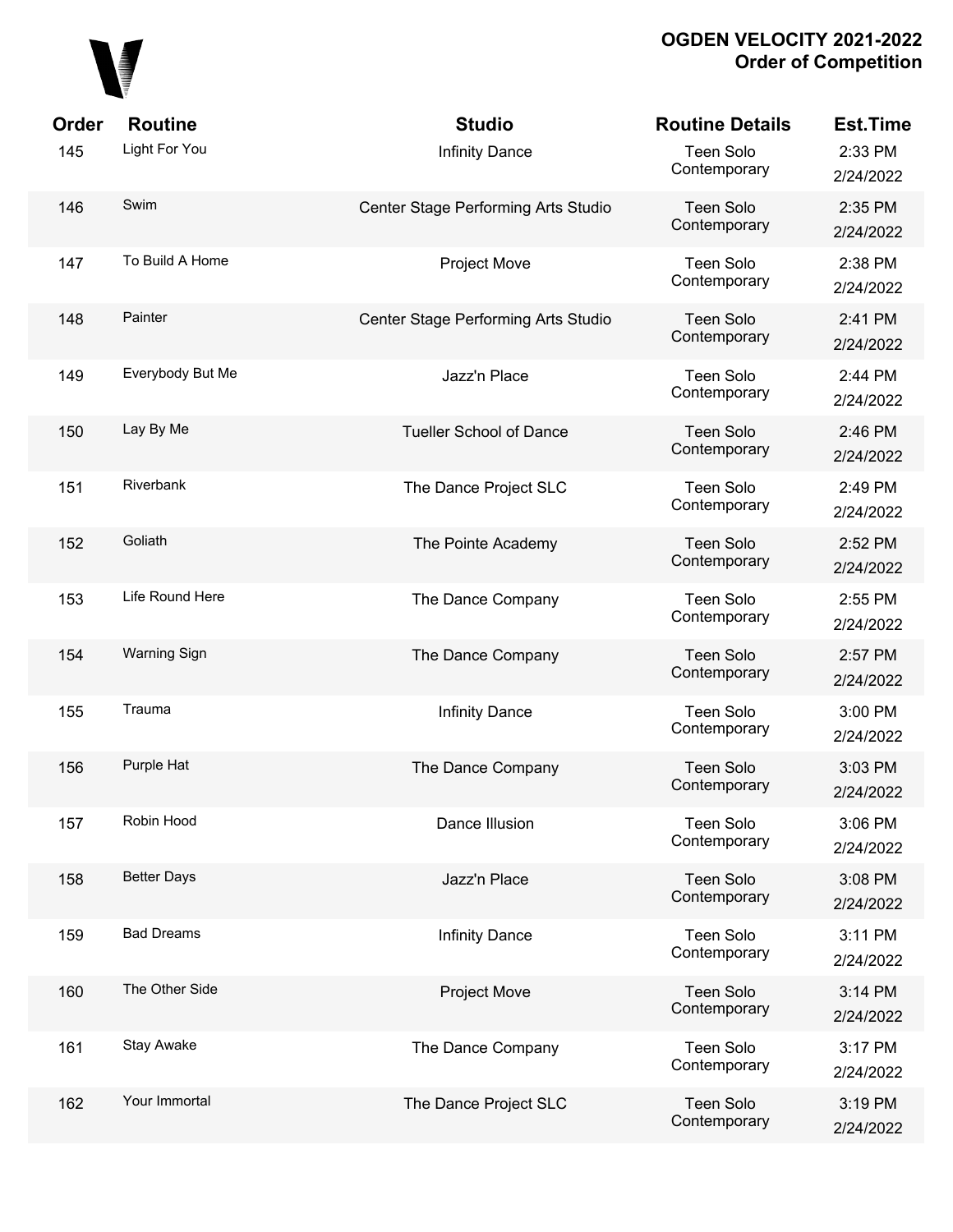

| Order | <b>Routine</b>             | <b>Studio</b>                    | <b>Routine Details</b>           | <b>Est.Time</b>      |
|-------|----------------------------|----------------------------------|----------------------------------|----------------------|
| 163   | The Hearse                 | The Pointe Academy               | Teen Solo<br>Contemporary        | 3:22 PM<br>2/24/2022 |
| 164   | Sacrifice                  | The Dance Company                | Teen Solo<br>Contemporary        | 3:25 PM<br>2/24/2022 |
| 165   | Hurricane                  | Jazz'n Place                     | Teen Solo<br>Contemporary        | 3:28 PM<br>2/24/2022 |
| 166   | It's Always Been You       | <b>Tueller School of Dance</b>   | Teen Solo<br>Contemporary        | 3:30 PM<br>2/24/2022 |
| 167   | The Art of Forgiveness     | <b>Infinity Dance</b>            | Teen Solo<br>Contemporary        | 3:33 PM<br>2/24/2022 |
| 168   | Ceto                       | The Dance Company                | Teen Solo<br>Contemporary        | 3:36 PM<br>2/24/2022 |
| 169   | My First Love              | <b>Infinity Dance</b>            | Teen Solo<br>Contemporary        | 3:39 PM<br>2/24/2022 |
| 170   | Purple Hat                 | <b>Project Move</b>              | Teen Solo<br>Contemporary        | 3:41 PM<br>2/24/2022 |
| 171   | Unstoppable                | The Dance Company                | Teen Solo<br>Contemporary        | 3:44 PM<br>2/24/2022 |
| 172   | Nature Boy                 | <b>Infinity Dance</b>            | Teen Solo<br>Contemporary        | 3:47 PM<br>2/24/2022 |
| 173   | ** 5 MINUTE JUDGES BREAK** | <b>VELOCITY DANCE CONVENTION</b> |                                  | 3:50 PM<br>2/24/2022 |
| 174   | Dysmorphia                 | The Dance Project SLC            | Teen Solo<br>Contemporary        | 3:55 PM<br>2/24/2022 |
| 175   | Drag Shift                 | The Pointe Academy               | <b>Teen Solo</b><br>Contemporary | 3:57 PM<br>2/24/2022 |
| 176   | <b>Headed North</b>        | The Dance Company                | <b>Teen Solo</b><br>Contemporary | 4:00 PM<br>2/24/2022 |
| 177   | The Author                 | <b>Infinity Dance</b>            | <b>Teen Solo</b><br>Contemporary | 4:03 PM<br>2/24/2022 |
| 178   | Show Me Love               | The Dance Company                | <b>Teen Solo</b><br>Contemporary | 4:06 PM<br>2/24/2022 |
| 179   | Mad Woman                  | <b>Infinity Dance</b>            | <b>Teen Solo</b><br>Contemporary | 4:08 PM<br>2/24/2022 |
| 180   | Lonely                     | <b>Infinity Dance</b>            | <b>Teen Solo</b><br>Contemporary | 4:11 PM<br>2/24/2022 |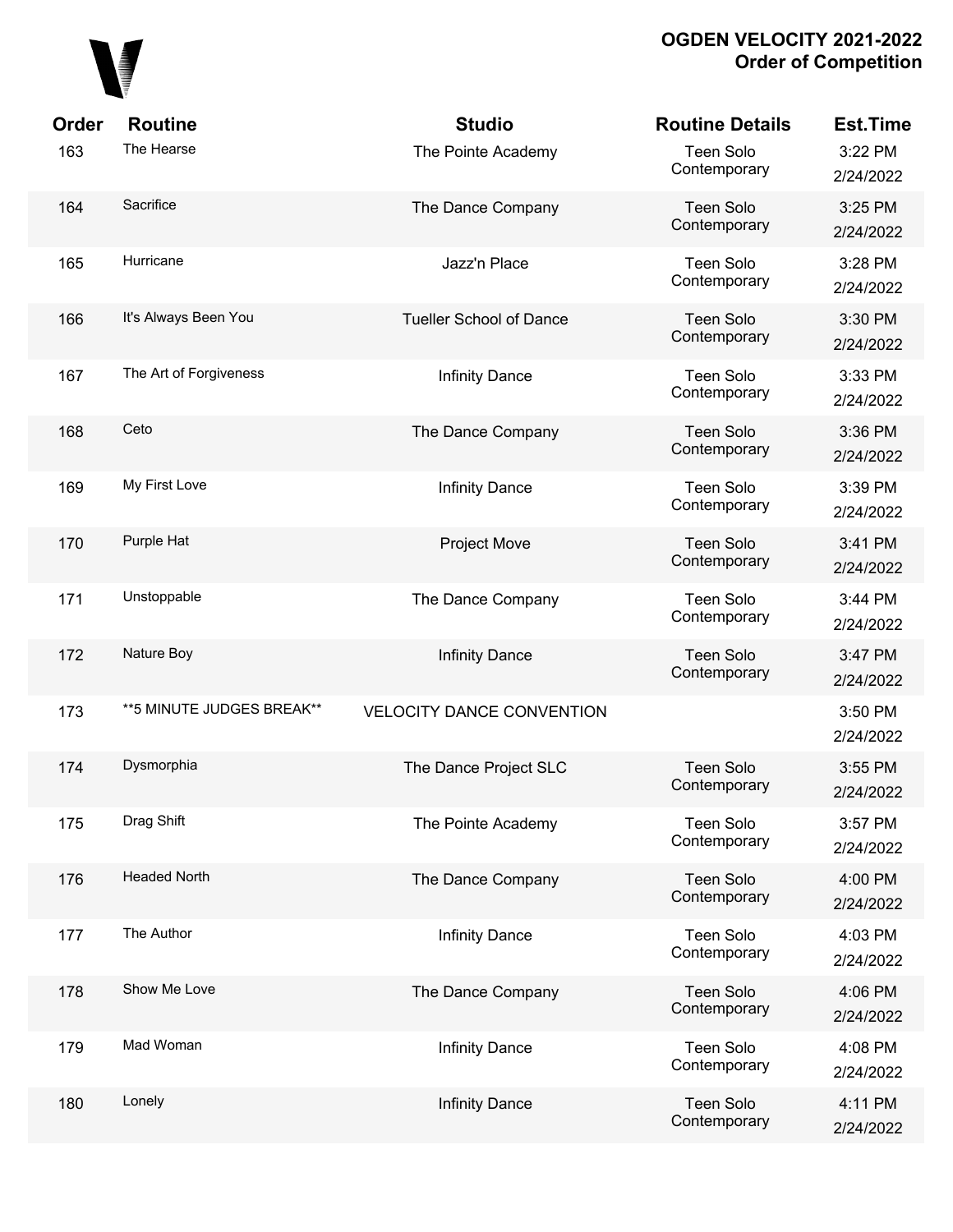

| Order | <b>Routine</b>    | <b>Studio</b>                       | <b>Routine Details</b>      | <b>Est.Time</b>      |
|-------|-------------------|-------------------------------------|-----------------------------|----------------------|
| 181   | Iron              | The Dance Company                   | Teen Solo<br>Contemporary   | 4:14 PM<br>2/24/2022 |
| 182   | Luxury            | Center Stage Performing Arts Studio | Teen Solo<br>Jazz           | 4:17 PM<br>2/24/2022 |
| 183   | Momma's Place     | Project Move                        | Teen Solo<br>Jazz           | 4:19 PM<br>2/24/2022 |
| 184   | You Don't Own Me  | The Dance Project SLC               | Teen Solo<br>Jazz           | 4:22 PM<br>2/24/2022 |
| 185   | Do Something      | <b>Tueller School of Dance</b>      | Teen Solo<br>Jazz           | 4:25 PM<br>2/24/2022 |
| 186   | Respect           | The Dance Project SLC               | Teen Solo<br>Jazz           | 4:28 PM<br>2/24/2022 |
| 187   | Down the Road     | <b>Infinity Dance</b>               | Teen Solo<br>Jazz           | 4:30 PM<br>2/24/2022 |
| 188   | Ruby Blue         | The Spot Dance Studio               | Teen Solo<br>Jazz           | 4:33 PM<br>2/24/2022 |
| 189   | Red Light         | Jazz'n Place                        | Teen Solo<br>Jazz           | 4:36 PM<br>2/24/2022 |
| 190   | Glam              | <b>Infinity Dance</b>               | <b>Teen Solo</b><br>Jazz    | 4:39 PM<br>2/24/2022 |
| 191   | Killer Queen      | <b>Infinity Dance</b>               | Teen Solo<br>Jazz           | 4:41 PM<br>2/24/2022 |
| 192   | The Look Of Love  | Center Stage Performing Arts Studio | <b>Teen Solo</b><br>Jazz    | 4:44 PM<br>2/24/2022 |
| 193   | Darkest Hour      | <b>Tueller School of Dance</b>      | <b>Teen Solo</b><br>Jazz    | 4:47 PM<br>2/24/2022 |
| 194   | Learnin the Blues | <b>Infinity Dance</b>               | Teen Solo<br>Jazz           | 4:50 PM<br>2/24/2022 |
| 195   | Got It            | The Pointe Academy                  | Teen Solo<br>Jazz           | 4:52 PM<br>2/24/2022 |
| 196   | Bellyache         | Dance Illusion                      | Teen Solo<br>Jazz           | 4:55 PM<br>2/24/2022 |
| 197   | Boardwalk         | <b>Ardour Dance Centre</b>          | <b>Teen Solo</b><br>Lyrical | 4:58 PM<br>2/24/2022 |
| 198   | Not About Angels  | Dance Illusion                      | Teen Solo<br>Lyrical        | 5:01 PM<br>2/24/2022 |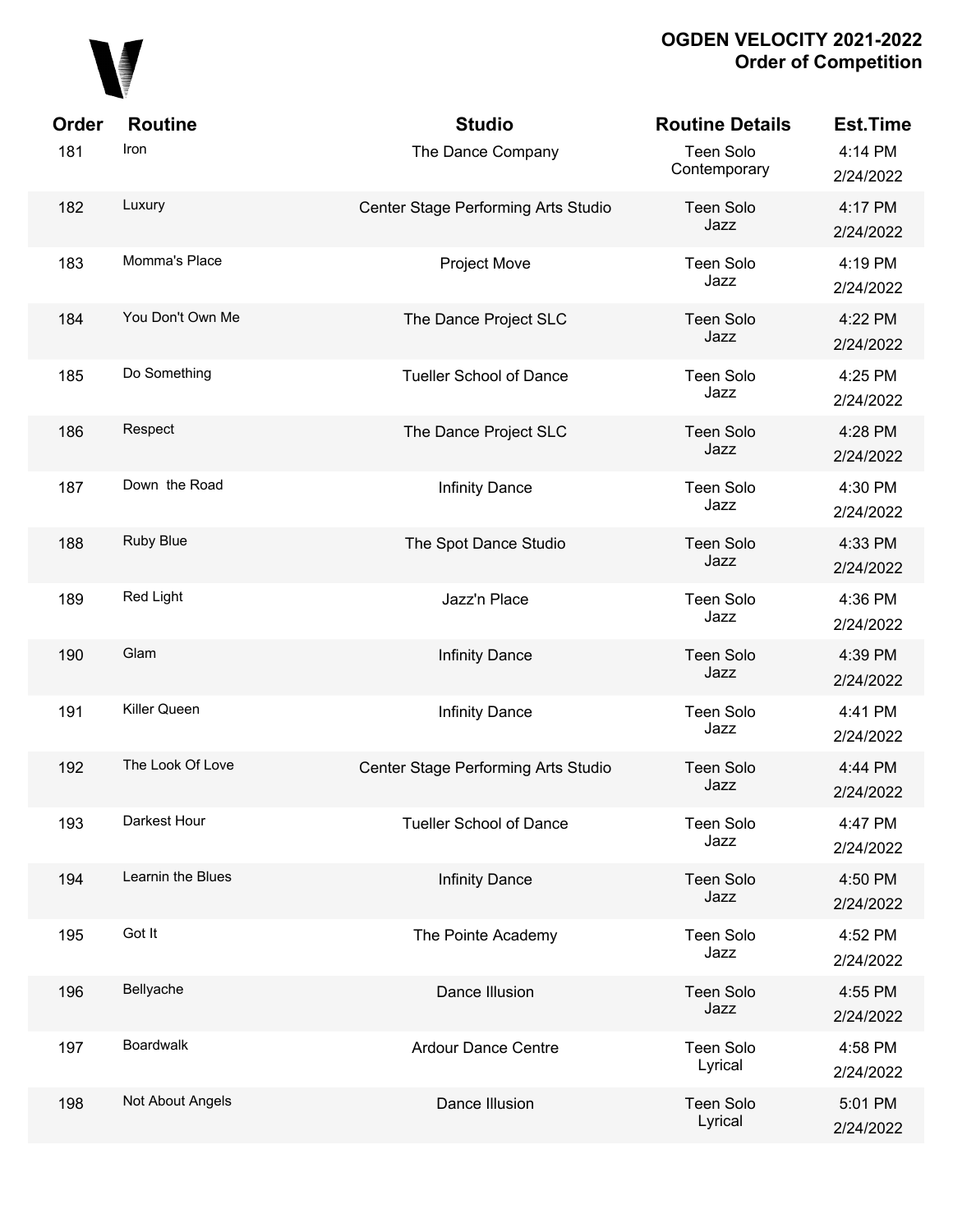

| Order | <b>Routine</b>                 | <b>Studio</b>                       | <b>Routine Details</b>      | <b>Est.Time</b>      |
|-------|--------------------------------|-------------------------------------|-----------------------------|----------------------|
| 199   | <b>Breathe Again</b>           | Jazz'n Place                        | <b>Teen Solo</b><br>Lyrical | 5:03 PM<br>2/24/2022 |
| 200   | Tonight                        | Center Stage Performing Arts Studio | <b>Teen Solo</b><br>Lyrical | 5:06 PM<br>2/24/2022 |
| 201   | All The Things                 | The Pointe Academy                  | <b>Teen Solo</b><br>Lyrical | 5:09 PM<br>2/24/2022 |
| 202   | Soldier                        | Jazz'n Place                        | <b>Teen Solo</b><br>Lyrical | 5:12 PM<br>2/24/2022 |
| 203   | Wherever You Will Go           | The Dance Project SLC               | <b>Teen Solo</b><br>Lyrical | 5:14 PM<br>2/24/2022 |
| 204   | In Case You Don't Live Forever | <b>Infinity Dance</b>               | <b>Teen Solo</b><br>Lyrical | 5:17 PM<br>2/24/2022 |
| 205   | Lost Without You               | The Spot Dance Studio               | <b>Teen Solo</b><br>Lyrical | 5:20 PM<br>2/24/2022 |
| 206   | Darling                        | <b>Project Move</b>                 | <b>Teen Solo</b><br>Lyrical | 5:23 PM<br>2/24/2022 |
| 207   | Angel ByThe Wing               | Studio 1                            | <b>Teen Solo</b><br>Lyrical | 5:25 PM<br>2/24/2022 |
| 208   | Rescue You                     | <b>Infinity Dance</b>               | <b>Teen Solo</b><br>Lyrical | 5:28 PM<br>2/24/2022 |
| 209   | Heart Will Go On               | Dance Illusion                      | <b>Teen Solo</b><br>Lyrical | 5:31 PM<br>2/24/2022 |
| 210   | Wake Me Up                     | <b>Infinity Dance</b>               | <b>Teen Solo</b><br>Lyrical | 5:34 PM<br>2/24/2022 |
| 211   | Hope Ur Ok                     | The Dance Project SLC               | <b>Teen Solo</b><br>Lyrical | 5:36 PM<br>2/24/2022 |
| 212   | Never Love Again               | The Spot Dance Studio               | <b>Teen Solo</b><br>Lyrical | 5:39 PM<br>2/24/2022 |
| 213   | ** 5 MINUTE JUDGES BREAK**     | <b>VELOCITY DANCE CONVENTION</b>    |                             | 5:42 PM<br>2/24/2022 |
| 214   | I'm Going Away Smiling         | <b>Infinity Dance</b>               | <b>Teen Solo</b><br>Lyrical | 5:47 PM<br>2/24/2022 |
| 215   | Dont Worry About Me            | The Spot Dance Studio               | <b>Teen Solo</b><br>Lyrical | 5:49 PM<br>2/24/2022 |
| 216   | Secret Garden                  | Dance Illusion                      | <b>Teen Solo</b><br>Lyrical | 5:52 PM<br>2/24/2022 |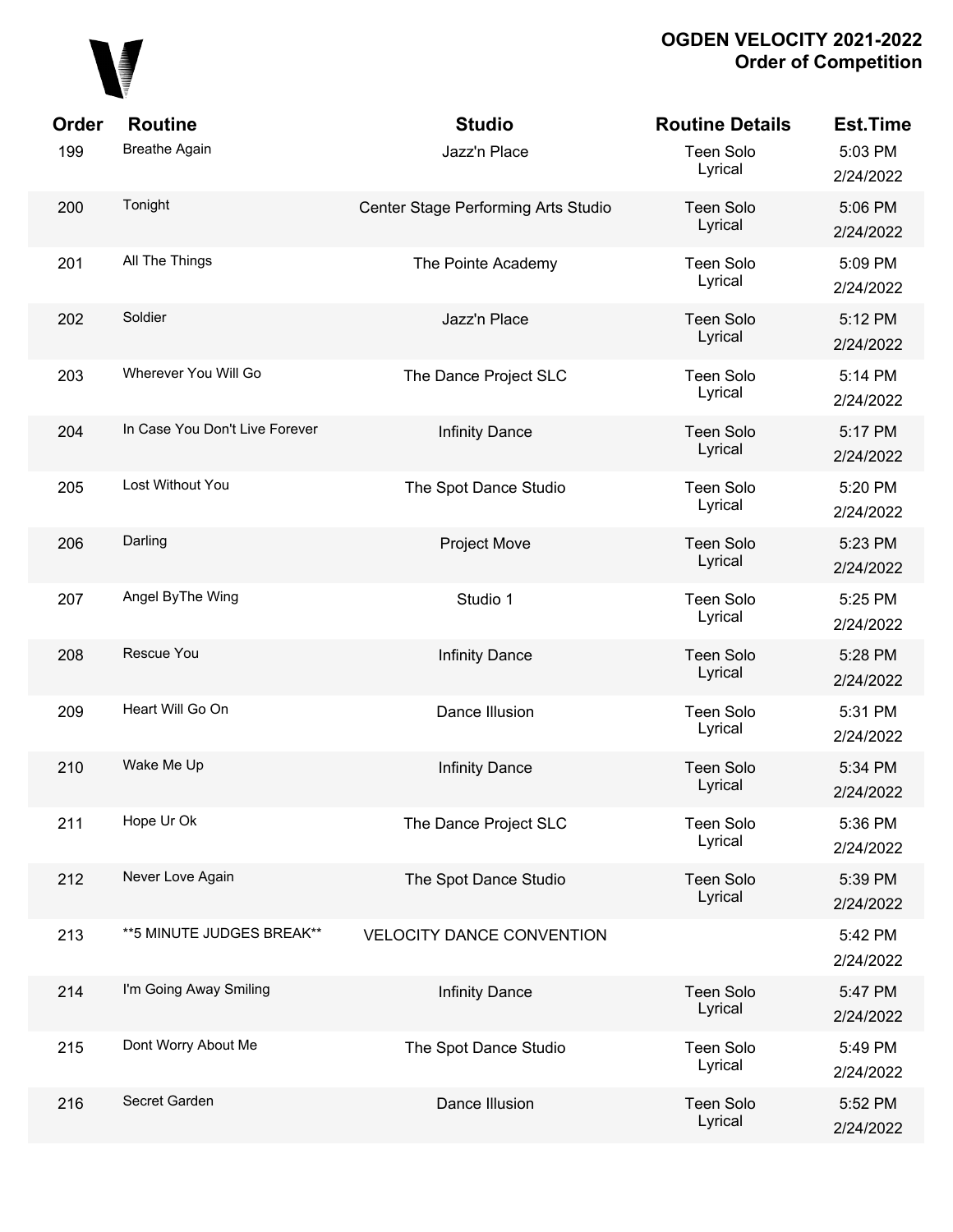

| Order | <b>Routine</b>       | <b>Studio</b>                  | <b>Routine Details</b>                     | <b>Est.Time</b>      |
|-------|----------------------|--------------------------------|--------------------------------------------|----------------------|
| 217   | Medicine             | The Dance Project SLC          | Teen Solo<br>Lyrical                       | 5:55 PM<br>2/24/2022 |
| 218   | You Raise Me Up      | <b>Infinity Dance</b>          | <b>Teen Solo</b><br>Lyrical                | 5:58 PM<br>2/24/2022 |
| 219   | Rescue               | The Spot Dance Studio          | Teen Solo<br>Lyrical                       | 6:00 PM<br>2/24/2022 |
| 220   | Wondering            | <b>Tueller School of Dance</b> | Teen Solo<br>Lyrical                       | 6:03 PM<br>2/24/2022 |
| 221   | The Illusionist      | Infinity Dance                 | Teen Solo<br>Open                          | 6:06 PM<br>2/24/2022 |
| 222   | Zuli                 | <b>Infinity Dance</b>          | <b>Teen Solo</b><br>Open                   | 6:09 PM<br>2/24/2022 |
| 223   | Debut                | The Dance Project SLC          | Teen Solo<br>Open                          | 6:11 PM<br>2/24/2022 |
| 224   | Corneta              | The Dance Company              | <b>Teen Solo</b><br>Open                   | 6:14 PM<br>2/24/2022 |
| 225   | Three-thirty         | Infinity Dance                 | <b>Teen Solo</b><br>Open                   | 6:17 PM<br>2/24/2022 |
| 226   | <b>Rushing Back</b>  | <b>Infinity Dance</b>          | Teen Solo<br>Open                          | 6:20 PM<br>2/24/2022 |
| 227   | The Golden Rule      | Infinity Dance                 | Teen Solo<br>Open                          | 6:22 PM<br>2/24/2022 |
| 228   | The Price of Fame    | <b>Infinity Dance</b>          | <b>Teen Solo</b><br>Open                   | 6:25 PM<br>2/24/2022 |
| 229   | Just Breathe         | <b>Infinity Dance</b>          | <b>Teen Solo</b><br>Open                   | 6:28 PM<br>2/24/2022 |
| 230   | Till I See You Again | <b>Project Move</b>            | Teen Solo<br>Open                          | 6:31 PM<br>2/24/2022 |
| 231   | Someone In The Crowd | The Dance Project SLC          | <b>Teen Solo</b><br><b>Musical Theater</b> | 6:33 PM<br>2/24/2022 |
| 232   | Someone In The Crowd | <b>Tueller School of Dance</b> | Teen Solo<br><b>Musical Theater</b>        | 6:36 PM<br>2/24/2022 |
| 233   | Ya'll Got It         | <b>Ardour Dance Centre</b>     | <b>Teen Solo</b><br><b>Musical Theater</b> | 6:39 PM<br>2/24/2022 |
| 234   | Uptown Funk          | The Spot Dance Studio          | <b>Teen Solo</b><br>Hip-Hop                | 6:42 PM<br>2/24/2022 |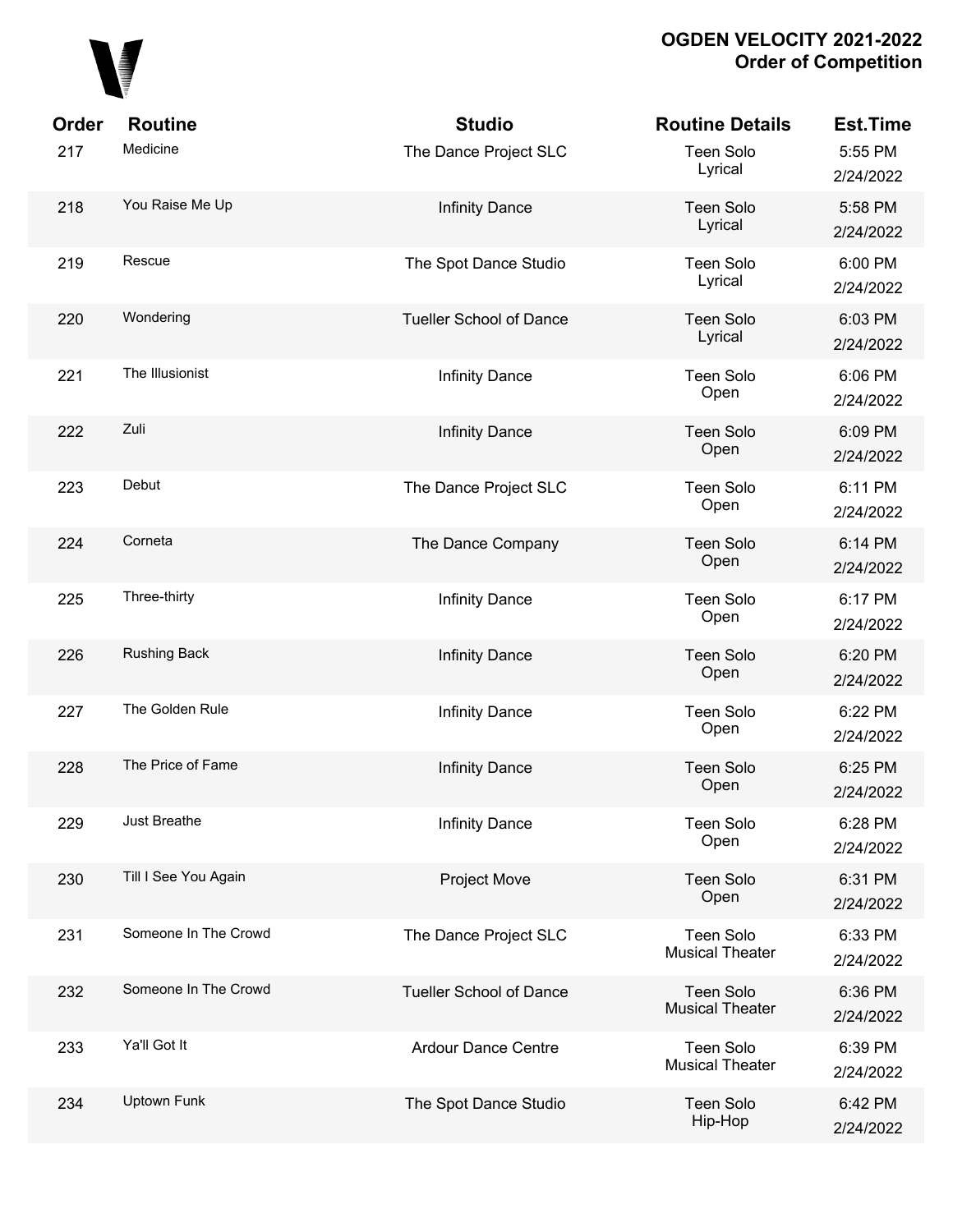

| Order | <b>Routine</b>              | <b>Studio</b> | <b>Routine Details</b>           | Est.Time             |
|-------|-----------------------------|---------------|----------------------------------|----------------------|
| 235   | How Long Will I Love You    | Studio C      | Teen Solo<br>Lyrical             | 6:44 PM<br>2/24/2022 |
| 236   | Plans We Made               | Studio C      | Teen Solo<br>Contemporary        | 6:47 PM<br>2/24/2022 |
| 237   | I Don't Wanna Be Your Girl  | Studio C      | Teen Solo<br>Contemporary        | 6:50 PM<br>2/24/2022 |
| 238   | Emissary                    | Studio C      | <b>Teen Solo</b><br>Contemporary | 6:53 PM<br>2/24/2022 |
| 239   | Shoulder to Shoulder        | Studio C      | Teen Solo<br>Contemporary        | 6:55 PM<br>2/24/2022 |
| 240   | <b>Strange Birds</b>        | Studio C      | Teen Solo<br>Contemporary        | 6:58 PM<br>2/24/2022 |
| 241   | I Met You in a Dream        | Studio C      | Teen Solo<br>Contemporary        | 7:01 PM<br>2/24/2022 |
| 242   | Feeling Good                | Studio C      | Teen Solo<br>Jazz                | 7:04 PM<br>2/24/2022 |
| 243   | No Rights No Wrongs         | Studio C      | <b>Teen Solo</b><br>Jazz         | 7:06 PM<br>2/24/2022 |
| 244   | Tears                       | Studio C      | Teen Solo<br>Jazz                | 7:09 PM<br>2/24/2022 |
| 245   | Paralyzed                   | Studio C      | <b>Teen Solo</b><br>Jazz         | 7:12 PM<br>2/24/2022 |
| 246   | I See Fire                  | Studio C      | <b>Teen Solo</b><br>Jazz         | 7:15 PM<br>2/24/2022 |
| 247   | Salvatore                   | Studio C      | <b>Teen Solo</b><br>Lyrical      | 7:17 PM<br>2/24/2022 |
| 248   | Capsize                     | Studio C      | Teen Solo<br>Lyrical             | 7:20 PM<br>2/24/2022 |
| 249   | <b>Burning</b>              | Studio C      | <b>Teen Solo</b><br>Lyrical      | 7:23 PM<br>2/24/2022 |
| 250   | Always Remember Us This Way | Studio C      | Teen Solo<br>Lyrical             | 7:26 PM<br>2/24/2022 |
| 251   | Lost Without You            | Studio C      | <b>Teen Solo</b><br>Lyrical      | 7:28 PM<br>2/24/2022 |
| 252   | Love Me Tender              | Studio C      | <b>Teen Solo</b><br>Lyrical      | 7:31 PM<br>2/24/2022 |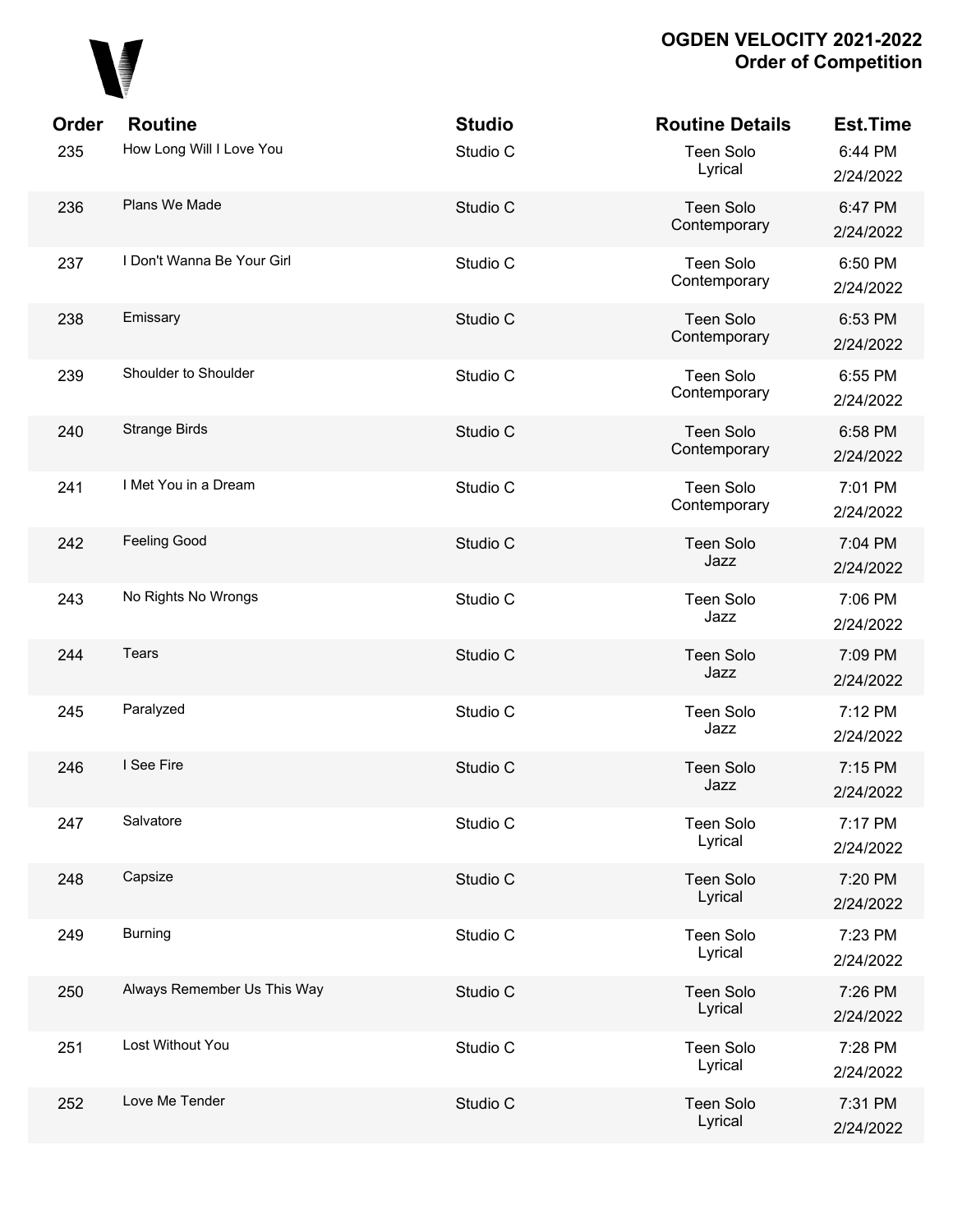

| <b>Order</b> | <b>Routine</b>               | <b>Studio</b>                    | <b>Routine Details</b>      | Est.Time             |
|--------------|------------------------------|----------------------------------|-----------------------------|----------------------|
| 253          | Ashes                        | Studio C                         | <b>Teen Solo</b><br>Lyrical | 7:34 PM<br>2/24/2022 |
| 254          | Waves                        | Studio C                         | <b>Teen Solo</b><br>Lyrical | 7:37 PM<br>2/24/2022 |
| 255          | **AWARDS**                   | <b>VELOCITY DANCE CONVENTION</b> |                             | 7:40 PM<br>2/24/2022 |
| 256          | An Evening I Will Not Forget | Jazz'n Place                     | Senior Solo<br>Contemporary | 8:05 PM<br>2/24/2022 |
| 257          | Who Told You                 | Studio C                         | Senior Solo<br>Contemporary | 8:07 PM<br>2/24/2022 |
| 258          | A Change Is Gonna Come       | Dance Illusion                   | Senior Solo<br>Contemporary | 8:10 PM<br>2/24/2022 |
| 259          | Shrine West                  | Studio C                         | Senior Solo<br>Contemporary | 8:13 PM<br>2/24/2022 |
| 260          | Not My Responsibility        | Studio C                         | Senior Solo<br>Contemporary | 8:16 PM<br>2/24/2022 |
| 261          | Heartbreak Hotel             | The Pointe Academy               | Senior Solo<br>Contemporary | 8:18 PM<br>2/24/2022 |
| 262          | There Will Be Time           | <b>Project Move</b>              | Senior Solo<br>Contemporary | 8:21 PM<br>2/24/2022 |
| 263          | <b>Banners</b>               | The Spot Dance Studio            | Senior Solo<br>Contemporary | 8:24 PM<br>2/24/2022 |
| 264          | I See Fire                   | Studio C                         | Senior Solo<br>Contemporary | 8:27 PM<br>2/24/2022 |
| 265          | <b>Nearly Morning</b>        | <b>Infinity Dance</b>            | Senior Solo<br>Contemporary | 8:29 PM<br>2/24/2022 |
| 266          | Break My Heart Again         | <b>Infinity Dance</b>            | Senior Solo<br>Contemporary | 8:32 PM<br>2/24/2022 |
| 267          | <b>Trying My Best</b>        | The Spot Dance Studio            | Senior Solo<br>Contemporary | 8:35 PM<br>2/24/2022 |
| 268          | So Long Honey                | <b>Infinity Dance</b>            | Senior Solo<br>Contemporary | 8:38 PM<br>2/24/2022 |
| 269          | Half Light                   | Jazz'n Place                     | Senior Solo<br>Contemporary | 8:40 PM<br>2/24/2022 |
| 270          | Experience                   | <b>Project Move</b>              | Senior Solo<br>Contemporary | 8:43 PM<br>2/24/2022 |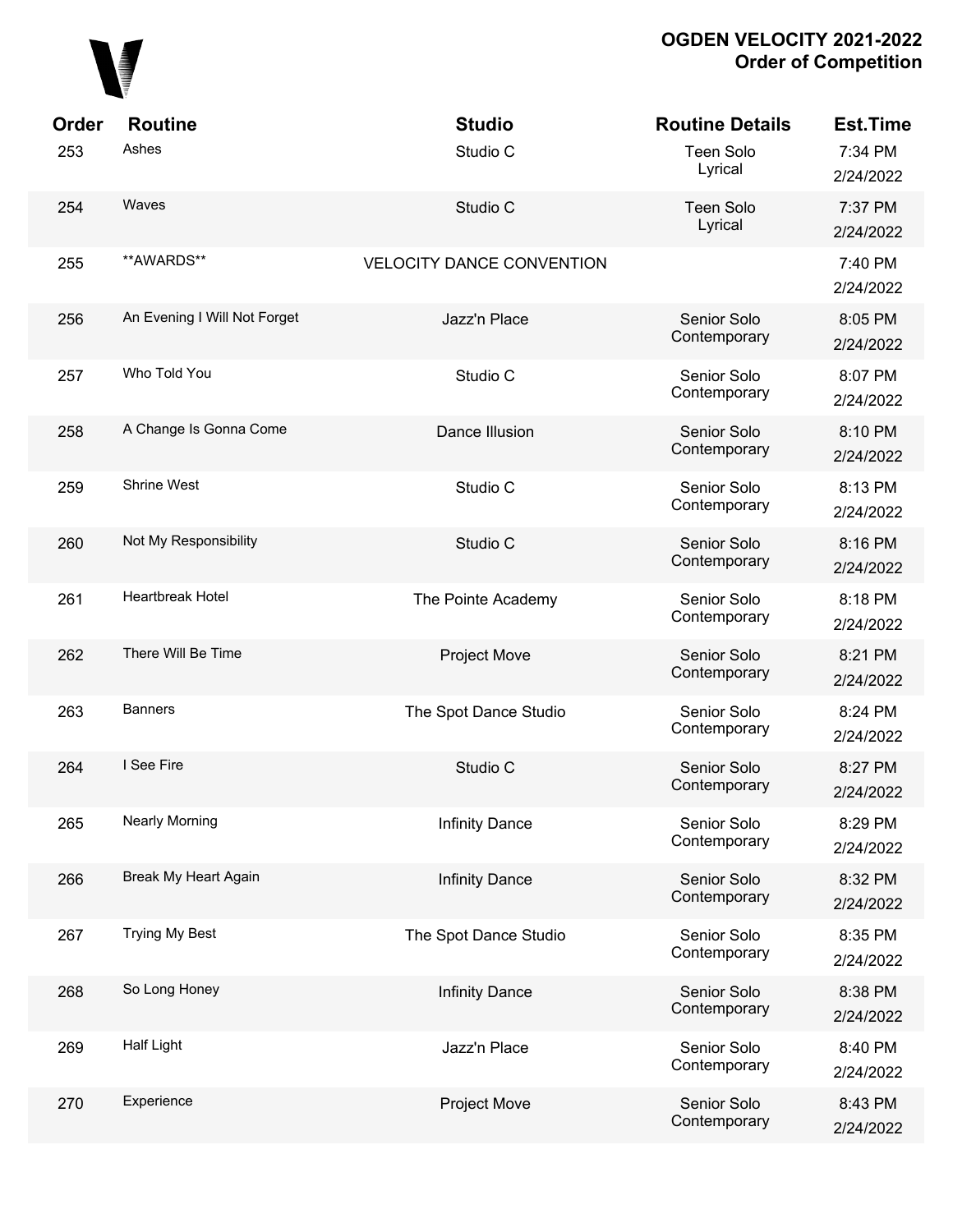

| Order | <b>Routine</b>             | <b>Studio</b>                    | <b>Routine Details</b>      | <b>Est.Time</b>      |
|-------|----------------------------|----------------------------------|-----------------------------|----------------------|
| 271   | Feel Ok                    | The Spot Dance Studio            | Senior Solo<br>Contemporary | 8:46 PM<br>2/24/2022 |
| 272   | Another New World          | <b>Ardour Dance Centre</b>       | Senior Solo<br>Contemporary | 8:49 PM<br>2/24/2022 |
| 273   | Concrete Wall              | Studio C                         | Senior Solo<br>Contemporary | 8:51 PM<br>2/24/2022 |
| 274   | <b>White Dress</b>         | <b>Infinity Dance</b>            | Senior Solo<br>Contemporary | 8:54 PM<br>2/24/2022 |
| 275   | Die With You               | Studio C                         | Senior Solo<br>Contemporary | 8:57 PM<br>2/24/2022 |
| 276   | Home                       | The Dance Project SLC            | Senior Solo<br>Contemporary | 9:00 PM<br>2/24/2022 |
| 277   | Cold                       | Ardour Dance Centre              | Senior Solo<br>Jazz         | 9:02 PM<br>2/24/2022 |
| 278   | Baby I'm a Star            | The Spot Dance Studio            | Senior Solo<br>Jazz         | 9:05 PM<br>2/24/2022 |
| 279   | <b>Bad Blood</b>           | <b>Infinity Dance</b>            | Senior Solo<br>Jazz         | 9:08 PM<br>2/24/2022 |
| 280   | <b>Biting Down</b>         | The Dance Project SLC            | Senior Solo<br>Jazz         | 9:11 PM<br>2/24/2022 |
| 281   | Valerie                    | The Spot Dance Studio            | Senior Solo<br>Jazz         | 9:13 PM<br>2/24/2022 |
| 282   | Do Right                   | The Pointe Academy               | Senior Solo<br>Jazz         | 9:16 PM<br>2/24/2022 |
| 283   | Sign Of The Times          | The Spot Dance Studio            | Senior Solo<br>Lyrical      | 9:19 PM<br>2/24/2022 |
| 284   | You Are the Reason         | Studio C                         | Senior Solo<br>Lyrical      | 9:22 PM<br>2/24/2022 |
| 285   | If Only You Knew           | Infinity Dance                   | Senior Solo<br>Lyrical      | 9:24 PM<br>2/24/2022 |
| 286   | People Help The People     | The Dance Project SLC            | Senior Solo<br>Lyrical      | 9:27 PM<br>2/24/2022 |
| 287   | ** 5 MINUTE JUDGES BREAK** | <b>VELOCITY DANCE CONVENTION</b> |                             | 9:30 PM<br>2/24/2022 |
| 288   | Always Midnight            | <b>Project Move</b>              | Senior Solo<br>Lyrical      | 9:35 PM<br>2/24/2022 |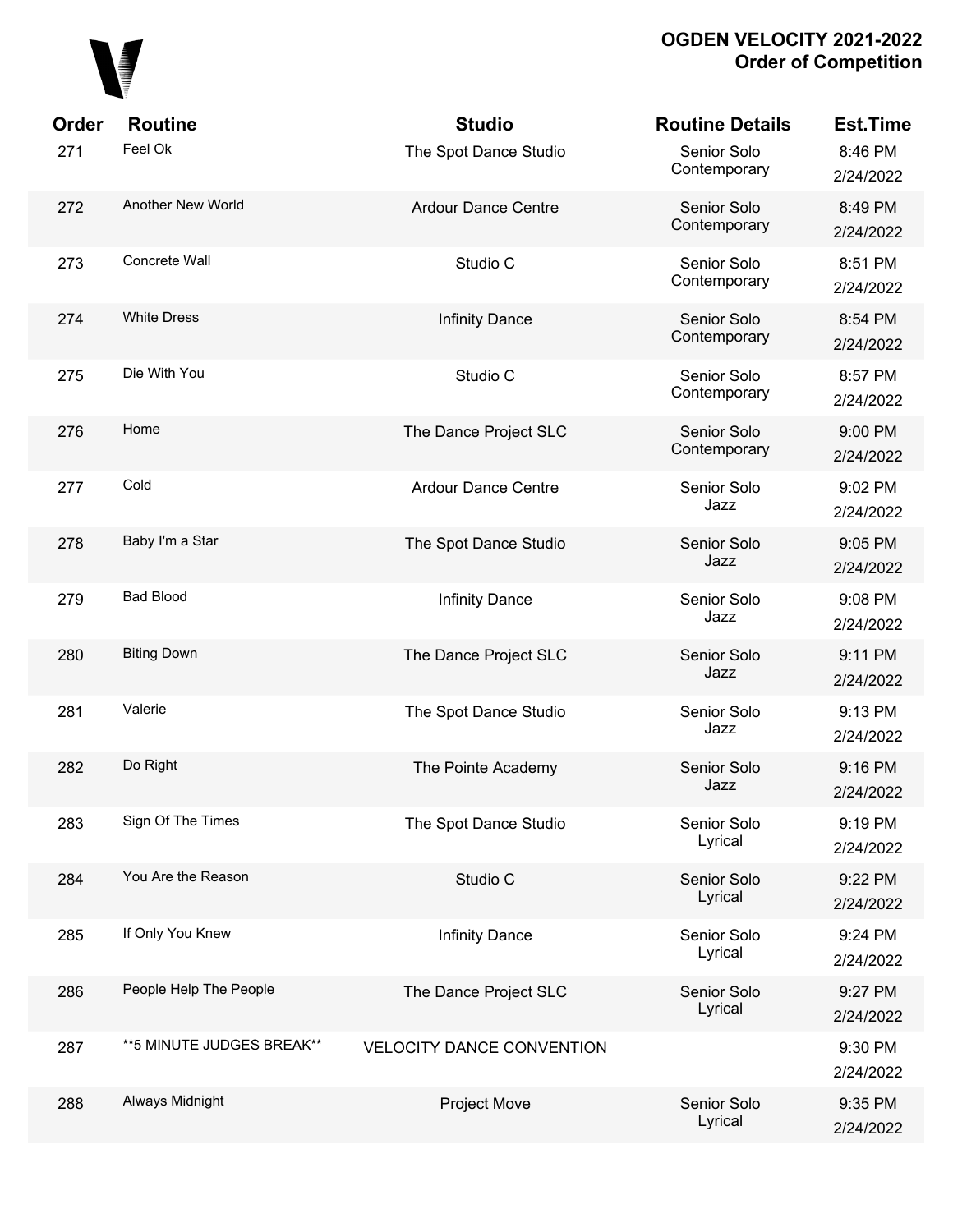

| Order | <b>Routine</b>             | <b>Studio</b>                    | <b>Routine Details</b>             | <b>Est.Time</b>       |
|-------|----------------------------|----------------------------------|------------------------------------|-----------------------|
| 289   | She Used To Be Mine        | Project Move                     | Senior Solo<br>Lyrical             | 9:37 PM<br>2/24/2022  |
| 290   | Piece By Piece             | The Spot Dance Studio            | Senior Solo<br>Lyrical             | 9:40 PM<br>2/24/2022  |
| 291   | Never Stop                 | <b>Project Move</b>              | Senior Solo<br>Lyrical             | 9:43 PM<br>2/24/2022  |
| 292   | Love In The Dark           | <b>Project Move</b>              | Senior Solo<br>Lyrical             | 9:46 PM<br>2/24/2022  |
| 293   | You                        | <b>Infinity Dance</b>            | Senior Solo<br>Lyrical             | 9:48 PM<br>2/24/2022  |
| 294   | King                       | Studio C                         | Senior Solo<br>Lyrical             | 9:51 PM<br>2/24/2022  |
| 295   | I Heard A Symphony         | The Dance Project SLC            | Senior Solo<br>Lyrical             | 9:54 PM<br>2/24/2022  |
| 296   | Godfather                  | <b>Infinity Dance</b>            | Senior Solo<br>Open                | 9:57 PM<br>2/24/2022  |
| 297   | Walls                      | The Dance Project SLC            | Senior Solo<br>Open                | 9:59 PM<br>2/24/2022  |
| 298   | New York New York          | The Dance Project SLC            | Senior Solo<br>Open                | 10:02 PM<br>2/24/2022 |
| 299   | <b>Black Swan</b>          | <b>Infinity Dance</b>            | Senior Solo<br>Open                | 10:05 PM<br>2/24/2022 |
| 300   | <b>Baby Girl</b>           | The Dance Project SLC            | Senior Solo<br>Hip-Hop             | 10:08 PM<br>2/24/2022 |
| 301   | Hold On                    | <b>Tueller School of Dance</b>   | Pro-Am Solo<br>Contemporary        | 10:10 PM<br>2/24/2022 |
| 302   | **AWARDS**                 | <b>VELOCITY DANCE CONVENTION</b> |                                    | 10:15 PM<br>2/24/2022 |
| 303   | Diamonds                   | Dance Illusion                   | <b>Teen Production</b><br>Jazz     | 7:00 AM<br>2/25/2022  |
| 304   | ** 5 MINUTE QUICK CHANGE** | <b>VELOCITY DANCE CONVENTION</b> |                                    | 7:06 AM<br>2/25/2022  |
| 305   | Light                      | Dance Illusion                   | Senior Small Group<br>Contemporary | 7:11 AM<br>2/25/2022  |
| 306   | **5 MINUTE JUDGES BREAK**  | <b>VELOCITY DANCE CONVENTION</b> |                                    | 7:14 AM<br>2/25/2022  |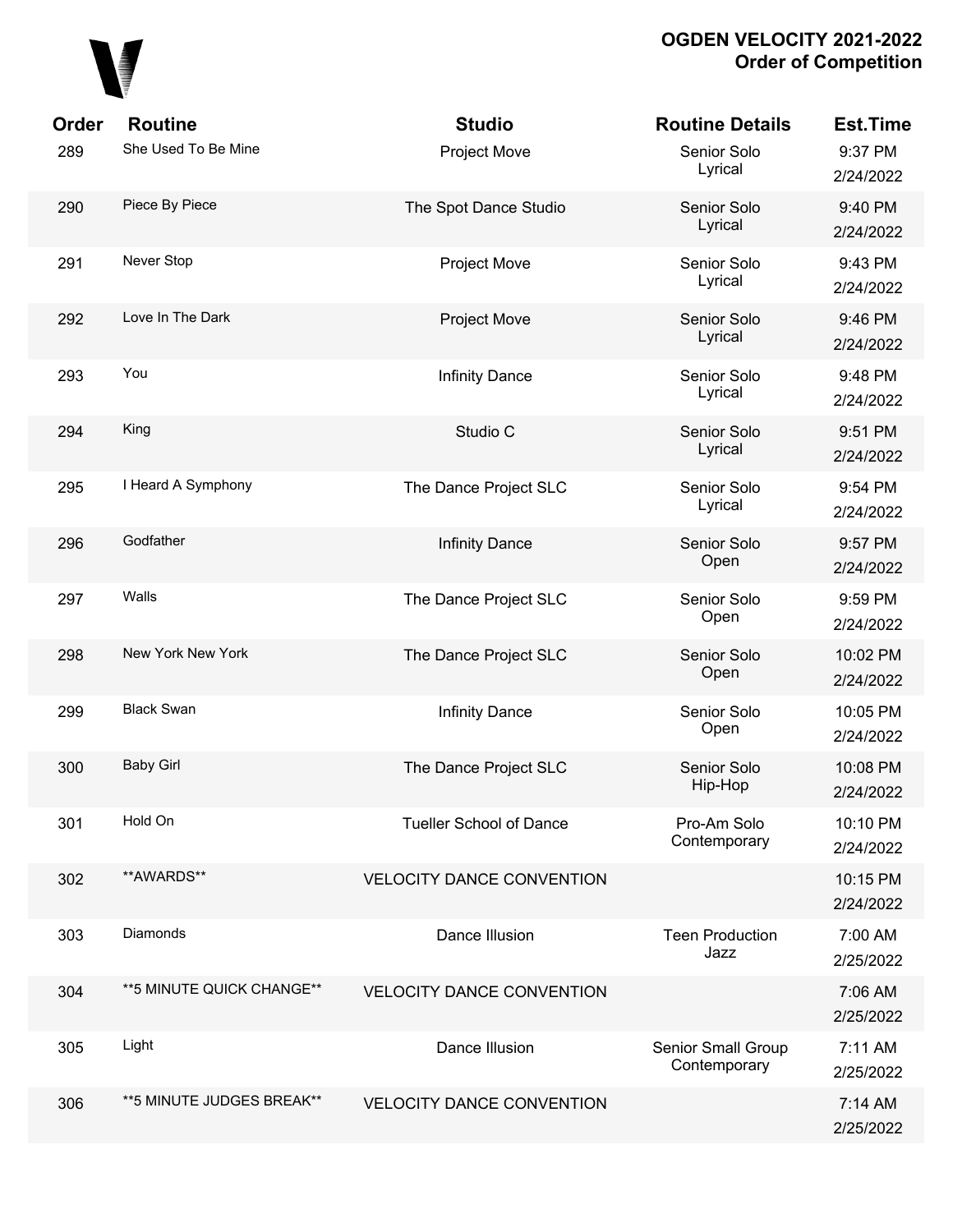

| Order | <b>Routine</b>             | <b>Studio</b>                    | <b>Routine Details</b>             | <b>Est.Time</b>      |
|-------|----------------------------|----------------------------------|------------------------------------|----------------------|
| 307   | 4 Minutes                  | Dance Illusion                   | <b>Teen Line</b><br>Hip-Hop        | 7:19 AM<br>2/25/2022 |
| 308   | ** END OF BLOCK SCHEDULE** | <b>VELOCITY DANCE CONVENTION</b> |                                    | 7:24 AM<br>2/25/2022 |
| 309   | Happy Birthday             | <b>Infinity Dance</b>            | Junior Small Group<br>Contemporary | 7:24 AM<br>2/25/2022 |
| 310   | Girls                      | The Spot Dance Studio            | Mini Small Group<br>Jazz           | 7:27 AM<br>2/25/2022 |
| 311   | <b>Bathing Beauties</b>    | Dance Illusion                   | Mini Small Group<br>Jazz           | 7:30 AM<br>2/25/2022 |
| 312   | Do My Thing                | The Pointe Academy               | Mini Small Group<br>Jazz           | 7:33 AM<br>2/25/2022 |
| 313   | Girl With A Curl           | <b>Infinity Dance</b>            | Junior Small Group<br>Open         | 7:36 AM<br>2/25/2022 |
| 314   | Circles                    | <b>Project Move</b>              | Junior Small Group<br>Contemporary | 7:39 AM<br>2/25/2022 |
| 315   | <b>Little Worriers</b>     | The Spot Dance Studio            | Mini Small Group<br>Lyrical        | 7:42 AM<br>2/25/2022 |
| 316   | <b>Fly</b>                 | Dance Illusion                   | Mini Small Group<br>Lyrical        | 7:45 AM<br>2/25/2022 |
| 317   | Don't Eat The Daisies      | <b>Infinity Dance</b>            | Junior Small Group<br>Jazz         | 7:48 AM<br>2/25/2022 |
| 318   | Illuminate                 | <b>Project Move</b>              | Junior Small Group<br>Lyrical      | 7:51 AM<br>2/25/2022 |
| 319   | Here Comes The Sun         | The Pointe Academy               | Mini Large Group<br>Lyrical        | 7:54 AM<br>2/25/2022 |
| 320   | <b>Box Of Secrets</b>      | Project Move                     | Junior Small Group<br>Jazz         | 7:57 AM<br>2/25/2022 |
| 321   | Let Them Eat Cake          | <b>Infinity Dance</b>            | Junior Small Group<br>Hip-Hop      | 8:00 AM<br>2/25/2022 |
| 322   | <b>Endangered Species</b>  | Studio C                         | Junior Small Group<br>Jazz         | 8:03 AM<br>2/25/2022 |
| 323   | Habibi                     | <b>Project Move</b>              | Junior Small Group<br>Open         | 8:06 AM<br>2/25/2022 |
| 324   | Circus                     | Studio 1                         | Junior Small Group<br>Hip-Hop      | 8:09 AM<br>2/25/2022 |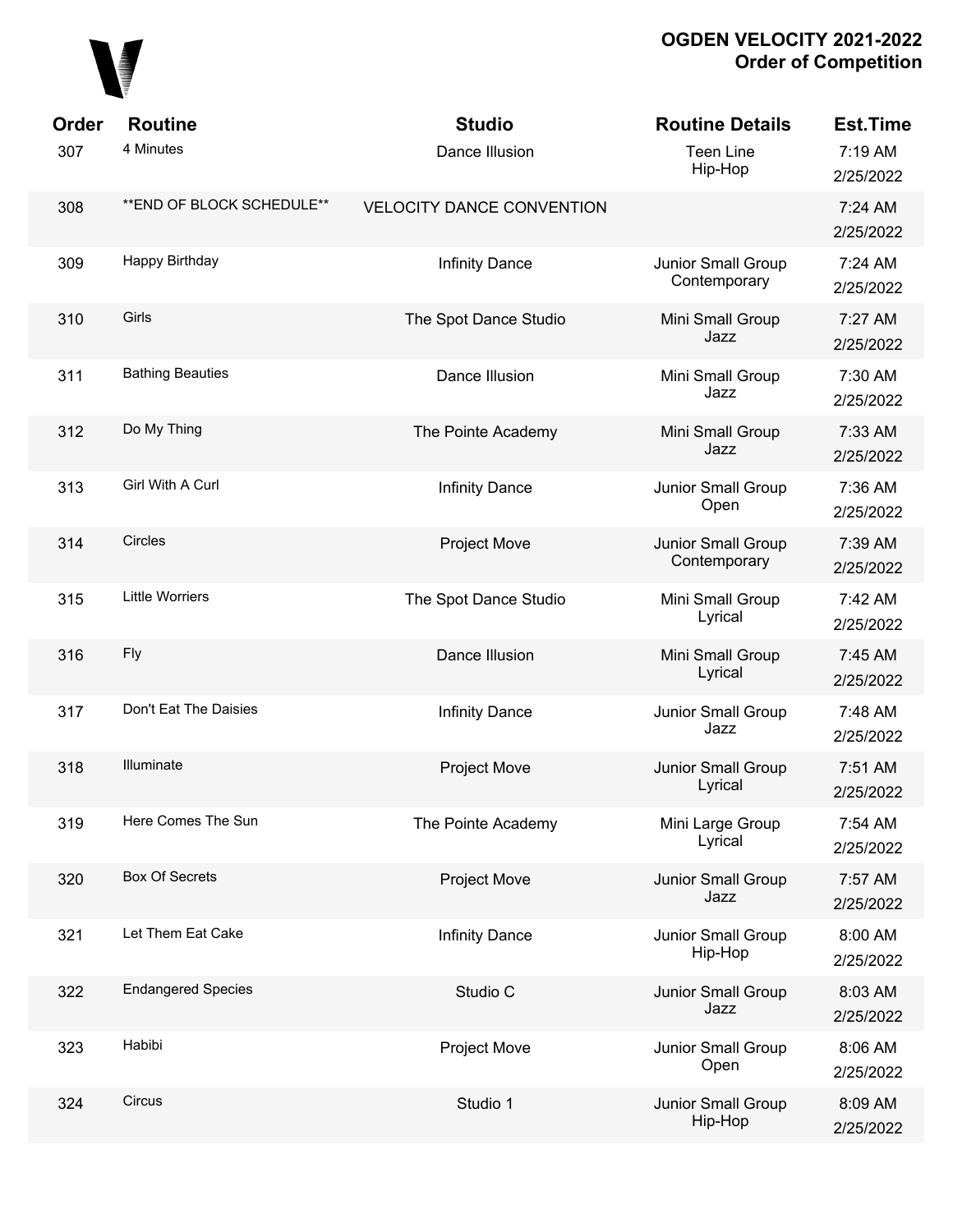

| Order | <b>Routine</b>            | <b>Studio</b>                  | <b>Routine Details</b>                              | <b>Est.Time</b>      |
|-------|---------------------------|--------------------------------|-----------------------------------------------------|----------------------|
| 325   | Winter                    | Dance Illusion                 | Junior Large Group<br>Contemporary                  | 8:12 AM<br>2/25/2022 |
| 326   | Fabulous                  | The Pointe Academy             | Junior Large Group<br>Jazz                          | 8:15 AM<br>2/25/2022 |
| 327   | <b>Bicycle Race</b>       | <b>Infinity Dance</b>          | <b>Junior Small Group</b><br><b>Musical Theater</b> | 8:18 AM<br>2/25/2022 |
| 328   | Who You Are               | Studio C                       | Junior Large Group<br>Lyrical                       | 8:21 AM<br>2/25/2022 |
| 329   | Wind It Up                | Jazz'n Place                   | Junior Large Group<br>Jazz                          | 8:24 AM<br>2/25/2022 |
| 330   | Steam Heat                | Project Move                   | Junior Small Group<br><b>Musical Theater</b>        | 8:27 AM<br>2/25/2022 |
| 331   | Attention                 | Dance Illusion                 | Junior Large Group<br>Jazz                          | 8:30 AM<br>2/25/2022 |
| 332   | Proud Mary                | Studio C                       | Junior Large Group<br>Open                          | 8:33 AM<br>2/25/2022 |
| 333   | <b>Wicked Games</b>       | The Pointe Academy             | Junior Large Group<br>Lyrical                       | 8:36 AM<br>2/25/2022 |
| 334   | I Love You Always Forever | <b>Tueller School of Dance</b> | Junior Large Group<br>Lyrical                       | 8:39 AM<br>2/25/2022 |
| 335   | Make You Proud            | Jazz'n Place                   | Junior Large Group<br>Lyrical                       | 8:42 AM<br>2/25/2022 |
| 336   | No Bad News               | Studio C                       | Junior Large Group<br><b>Musical Theater</b>        | 8:45 AM<br>2/25/2022 |
| 337   | Toy Story Army            | Dance Illusion                 | Junior Line<br>Hip-Hop                              | 8:48 AM<br>2/25/2022 |
| 338   | Tip Off Time              | Project Move                   | Junior Large Group<br>Hip-Hop                       | 8:53 AM<br>2/25/2022 |
| 339   | Werkaholic                | The Spot Dance Studio          | Junior Large Group<br>Hip-Hop                       | 8:56 AM<br>2/25/2022 |
| 340   | Thirsty                   | <b>Tueller School of Dance</b> | Junior Large Group<br>Hip-Hop                       | 8:59 AM<br>2/25/2022 |
| 341   | Fresh and Clean           | Studio C                       | Junior Large Group<br>Hip-Hop                       | 9:02 AM<br>2/25/2022 |
| 342   | Surfs Up                  | Dance Illusion                 | Junior Production<br><b>Musical Theater</b>         | 9:05 AM<br>2/25/2022 |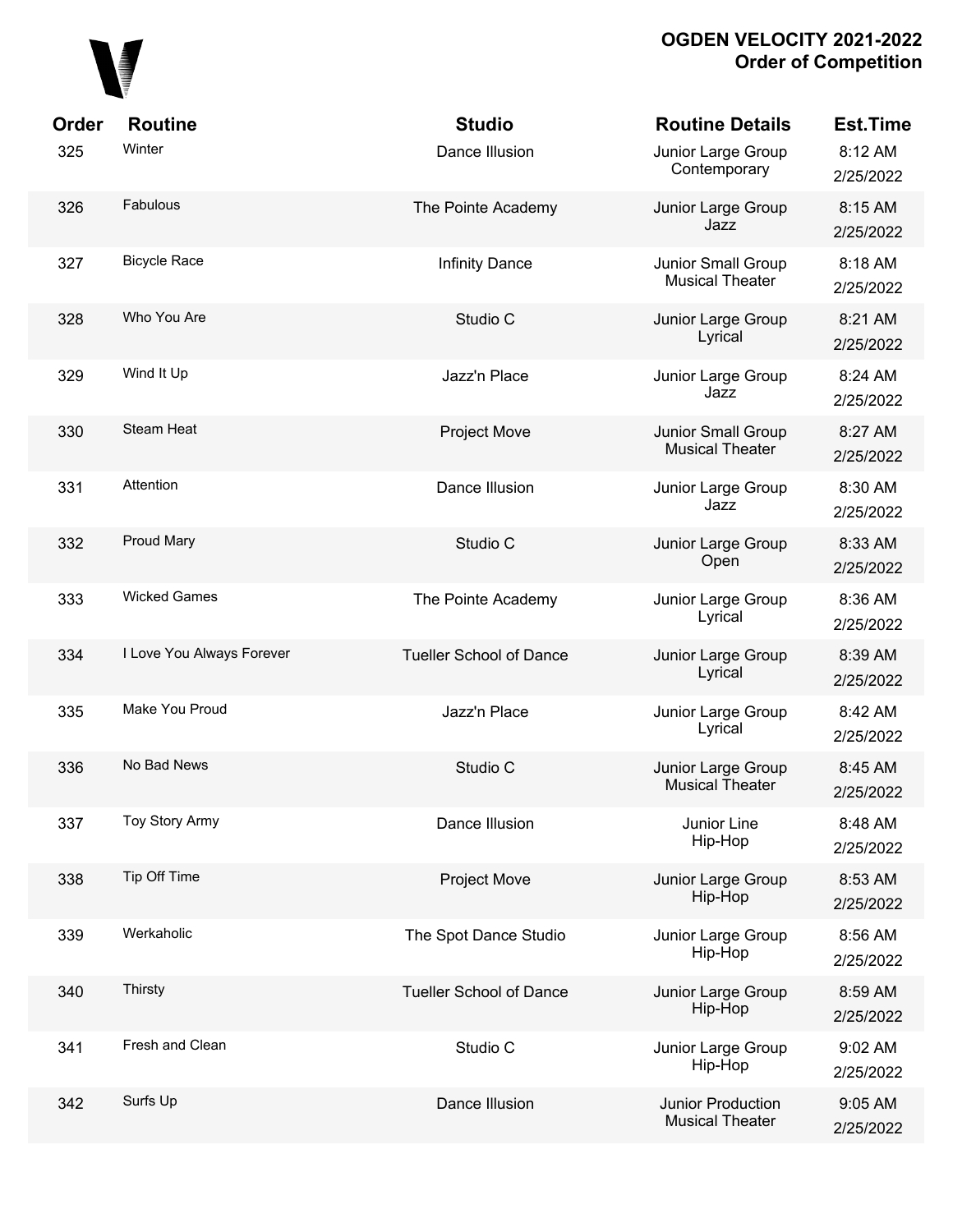

| Order | <b>Routine</b>             | <b>Studio</b>                    | <b>Routine Details</b>                                          | <b>Est.Time</b>       |
|-------|----------------------------|----------------------------------|-----------------------------------------------------------------|-----------------------|
| 343   | <b>Bury A Friend</b>       | The Dance Project SLC            | <b>Intermediate Small</b><br>Group<br>$C$ ontomnaron $\epsilon$ | 9:11 AM<br>2/25/2022  |
| 344   | The Playground             | <b>Infinity Dance</b>            | <b>Intermediate Small</b><br>Group<br>Contamparary              | 9:14 AM<br>2/25/2022  |
| 345   | We'll Be Fine              | The Dance Project SLC            | <b>Intermediate Small</b><br>Group<br>$C$ ontomnoroni           | 9:17 AM<br>2/25/2022  |
| 346   | Into My Mother's Arms      | <b>Project Move</b>              | <b>Intermediate Small</b><br>Group<br>Contamparary              | 9:20 AM<br>2/25/2022  |
| 347   | <b>Look Dont Touch</b>     | Dance Illusion                   | <b>Intermediate Small</b><br>Group<br>$C$ ontomnoroni           | 9:23 AM<br>2/25/2022  |
| 348   | <b>Hide and Seek</b>       | Studio 1                         | <b>Intermediate Small</b><br>Group<br>Contamparary              | 9:26 AM<br>2/25/2022  |
| 349   | ** 5 MINUTE JUDGES BREAK** | <b>VELOCITY DANCE CONVENTION</b> |                                                                 | 9:29 AM<br>2/25/2022  |
| 350   | Groove Is In The Heart     | The Dance Project SLC            | <b>Intermediate Small</b><br>Group<br>$ln -$                    | 9:34 AM<br>2/25/2022  |
| 351   | Indestructible             | Studio C                         | <b>Intermediate Small</b><br>Group<br>$O_{max}$                 | 9:37 AM<br>2/25/2022  |
| 352   | Karate Body                | <b>Infinity Dance</b>            | Intermediate Small<br>Group<br>$ln -$                           | 9:40 AM<br>2/25/2022  |
| 353   | American Woman             | The Dance Project SLC            | <b>Intermediate Small</b><br>Group<br>$ln -$                    | 9:43 AM<br>2/25/2022  |
| 354   | Sushi                      | <b>Tueller School of Dance</b>   | <b>Intermediate Small</b><br>Group<br>トヘーー                      | 9:46 AM<br>2/25/2022  |
| 355   | Goddess                    | Dance Illusion                   | Intermediate Small<br>Group<br>$ln -$                           | 9:49 AM<br>2/25/2022  |
| 356   | Tonight                    | <b>Infinity Dance</b>            | Intermediate Small<br>Group<br>$I$ winnl                        | 9:52 AM<br>2/25/2022  |
| 357   | One More Time              | The Pointe Academy               | <b>Intermediate Small</b><br>Group<br>$T_{\cap n}$              | 9:55 AM<br>2/25/2022  |
| 358   | Something Bad              | The Dance Project SLC            | <b>Intermediate Small</b><br>Group<br>$\sim$                    | 9:58 AM<br>2/25/2022  |
| 359   | This Groove                | The Dance Company                | Intermediate Large<br>Group<br>10.77                            | 10:01 AM<br>2/25/2022 |
| 360   | <b>Empires</b>             | <b>Tueller School of Dance</b>   | Intermediate Small<br>Group<br>Munical Thootar                  | 10:04 AM<br>2/25/2022 |
|       |                            |                                  |                                                                 |                       |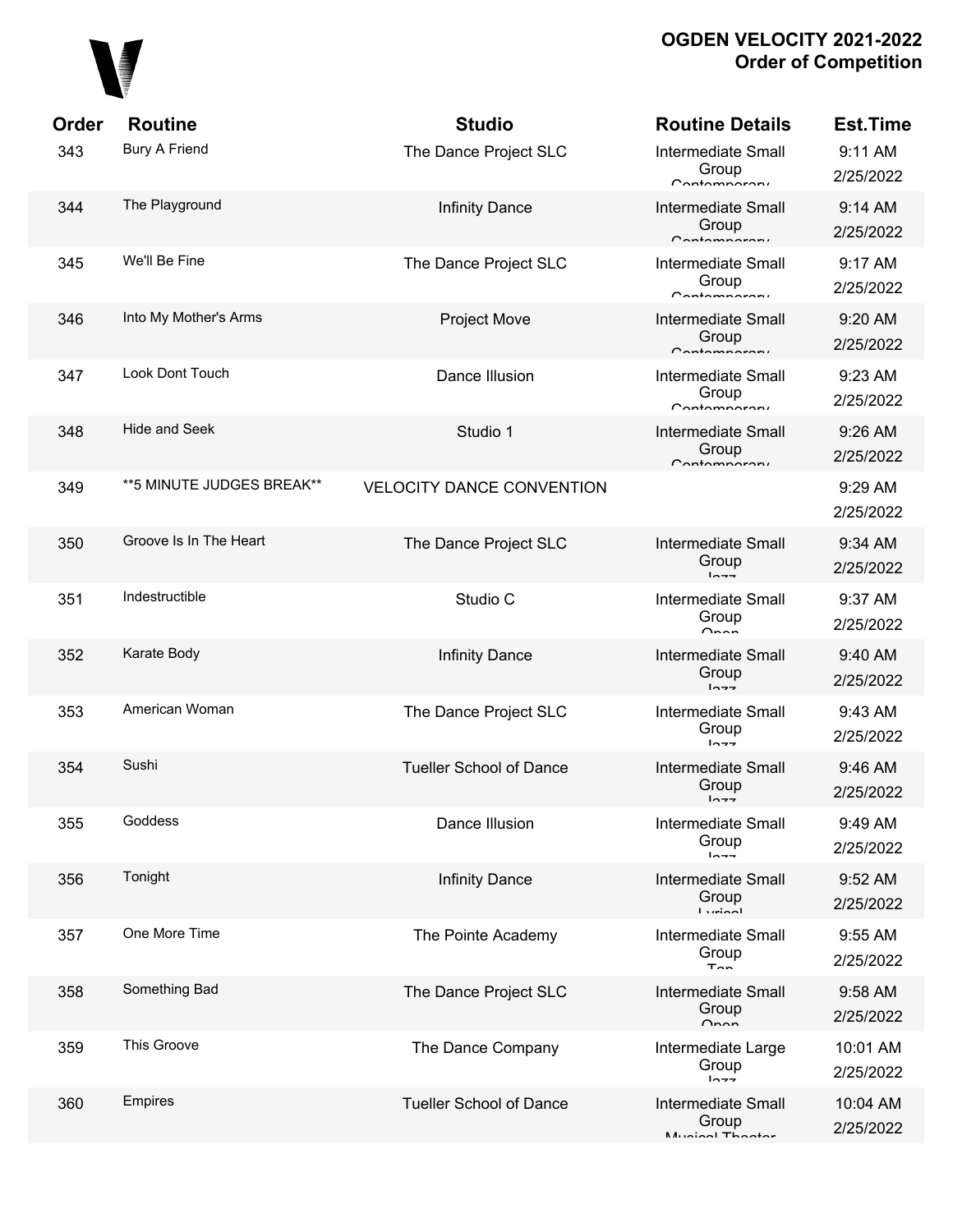

| Order | <b>Routine</b>                 | <b>Studio</b>         | <b>Routine Details</b>                                             | Est.Time              |
|-------|--------------------------------|-----------------------|--------------------------------------------------------------------|-----------------------|
| 361   | Lose Control                   | Jazz'n Place          | Intermediate Large<br>Group<br>$\overline{u}$ in $\overline{u}$ an | 10:07 AM<br>2/25/2022 |
| 362   | Sing Sing Sing                 | <b>Project Move</b>   | Intermediate Small<br>Group<br>Munical Thooter                     | 10:10 AM<br>2/25/2022 |
| 363   | Hero                           | Dance Illusion        | <b>Intermediate Small</b><br>Group<br><b>Ludon</b>                 | 10:13 AM<br>2/25/2022 |
| 364   | Time In A Bottle               | <b>Infinity Dance</b> | Intermediate Large<br>Group<br>$C$ ontomnoroni                     | 10:16 AM<br>2/25/2022 |
| 365   | <b>Turning Turtle</b>          | <b>Infinity Dance</b> | <b>Intermediate Small</b><br>Group<br>Munical Thootar              | 10:19 AM<br>2/25/2022 |
| 366   | Landslide                      | The Pointe Academy    | Intermediate Large<br>Group<br>$l$ <i>siminal</i>                  | 10:22 AM<br>2/25/2022 |
| 367   | Step In Time                   | Dance Illusion        | <b>Intermediate Small</b><br>Group<br>$T_{\cap n}$                 | 10:25 AM<br>2/25/2022 |
| 368   | Last Dance                     | The Spot Dance Studio | Intermediate Large<br>Group<br>$ln -$                              | 10:28 AM<br>2/25/2022 |
| 369   | Body Language                  | <b>Infinity Dance</b> | Intermediate Large<br>Group<br>$ln -$                              | 10:31 AM<br>2/25/2022 |
| 370   | The Hearse                     | The Dance Company     | Intermediate Large<br>Group<br>Contamparary                        | 10:34 AM<br>2/25/2022 |
| 371   | Looking At Me                  | The Pointe Academy    | Intermediate Large<br>Group<br>$ln - -$                            | 10:37 AM<br>2/25/2022 |
| 372   | Candyman                       | Studio C              | Intermediate Large<br>Group<br>$ln - -$                            | 10:40 AM<br>2/25/2022 |
| 373   | Here Comes The Boogeyman       | <b>Infinity Dance</b> | Intermediate Large<br>Group<br>$1 - -$                             | 10:43 AM<br>2/25/2022 |
| 374   | <b>Nitty Gritty</b>            | Jazz'n Place          | Intermediate Large<br>Group<br>$1 - -$                             | 10:46 AM<br>2/25/2022 |
| 375   | Can't Help Falling in Love     | The Dance Company     | Intermediate Large<br>Group<br>$I$ winnl                           | 10:49 AM<br>2/25/2022 |
| 376   | Rainbow                        | Studio C              | Intermediate Large<br>Group<br>$I$ <i>simposi</i>                  | 10:52 AM<br>2/25/2022 |
| 377   | Nobody                         | The Spot Dance Studio | Intermediate Large<br>Group<br>$I$ winnl                           | 10:55 AM<br>2/25/2022 |
| 378   | Invasion Of The Body Snatchers | <b>Infinity Dance</b> | Intermediate Large<br>Group<br>$n_{nnn}$                           | 10:58 AM<br>2/25/2022 |
|       |                                |                       |                                                                    |                       |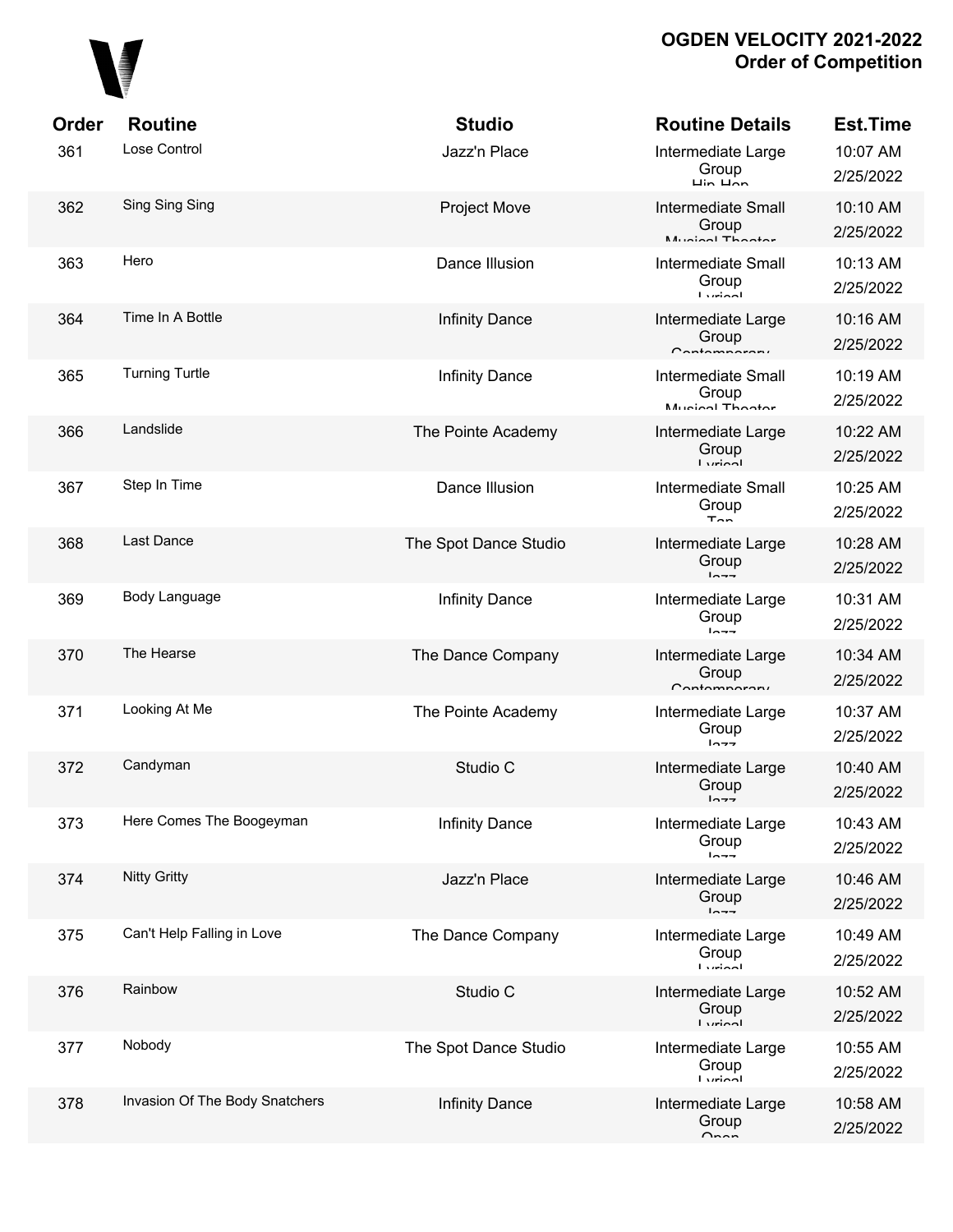

| Order | <b>Routine</b>      | <b>Studio</b>                    | <b>Routine Details</b>                                             | <b>Est.Time</b>       |
|-------|---------------------|----------------------------------|--------------------------------------------------------------------|-----------------------|
| 379   | <b>Bffs</b>         | <b>Infinity Dance</b>            | Intermediate Large<br>Group<br>$\sim$                              | 11:01 AM<br>2/25/2022 |
| 380   | Salvation           | Jazz'n Place                     | Intermediate Large<br>Group<br>$I$ <i>veion</i> l                  | 11:04 AM<br>2/25/2022 |
| 381   | $T-K-N$             | Studio C                         | Intermediate Large<br>Group<br>$\sim$                              | 11:07 AM<br>2/25/2022 |
| 382   | Betcha Can't        | The Pointe Academy               | Intermediate Line<br>Hip-Hop                                       | 11:10 AM<br>2/25/2022 |
| 383   | Castle              | The Spot Dance Studio            | Intermediate Large<br>Group<br>$\sim$                              | 11:15 AM<br>2/25/2022 |
| 384   | What's In The Pie   | <b>Infinity Dance</b>            | Intermediate Large<br>Group<br>Munical Thootor                     | 11:18 AM<br>2/25/2022 |
| 385   | Lonely People       | The Dance Company                | Intermediate Large<br>Group<br>$\sim$                              | 11:21 AM<br>2/25/2022 |
| 386   | Shoeless Joe        | Dance Illusion                   | Intermediate Large<br>Group<br>Munical Thootor                     | 11:24 AM<br>2/25/2022 |
| 387   | Get Like Me         | Studio C                         | Intermediate Large<br>Group<br>$\overline{u}$ in $\overline{u}$ an | 11:27 AM<br>2/25/2022 |
| 388   | A Quiet Place       | <b>Infinity Dance</b>            | Intermediate Line<br>Open                                          | 11:30 AM<br>2/25/2022 |
| 389   | Sway                | The Pointe Academy               | Intermediate Production<br>Open                                    | 11:35 AM<br>2/25/2022 |
| 390   | Drumline            | Jazz'n Place                     | <b>Intermediate Production</b><br>Hip-Hop                          | 11:41 AM<br>2/25/2022 |
| 391   | **AWARDS**          | <b>VELOCITY DANCE CONVENTION</b> |                                                                    | 11:45 AM<br>2/25/2022 |
| 392   | What Have I Done    | The Dance Company                | <b>Teen Small Group</b><br>Contemporary                            | 12:15 PM<br>2/25/2022 |
| 393   | Everytime It Rains  | Dance Illusion                   | <b>Teen Small Group</b><br>Contemporary                            | 12:18 PM<br>2/25/2022 |
| 394   | Sandman             | The Spot Dance Studio            | <b>Teen Small Group</b><br>Contemporary                            | 12:21 PM<br>2/25/2022 |
| 395   | Hey Ma              | Studio C                         | <b>Teen Small Group</b><br>Contemporary                            | 12:24 PM<br>2/25/2022 |
| 396   | The Humans Are Dead | <b>Infinity Dance</b>            | <b>Teen Small Group</b><br>Contemporary                            | 12:27 PM<br>2/25/2022 |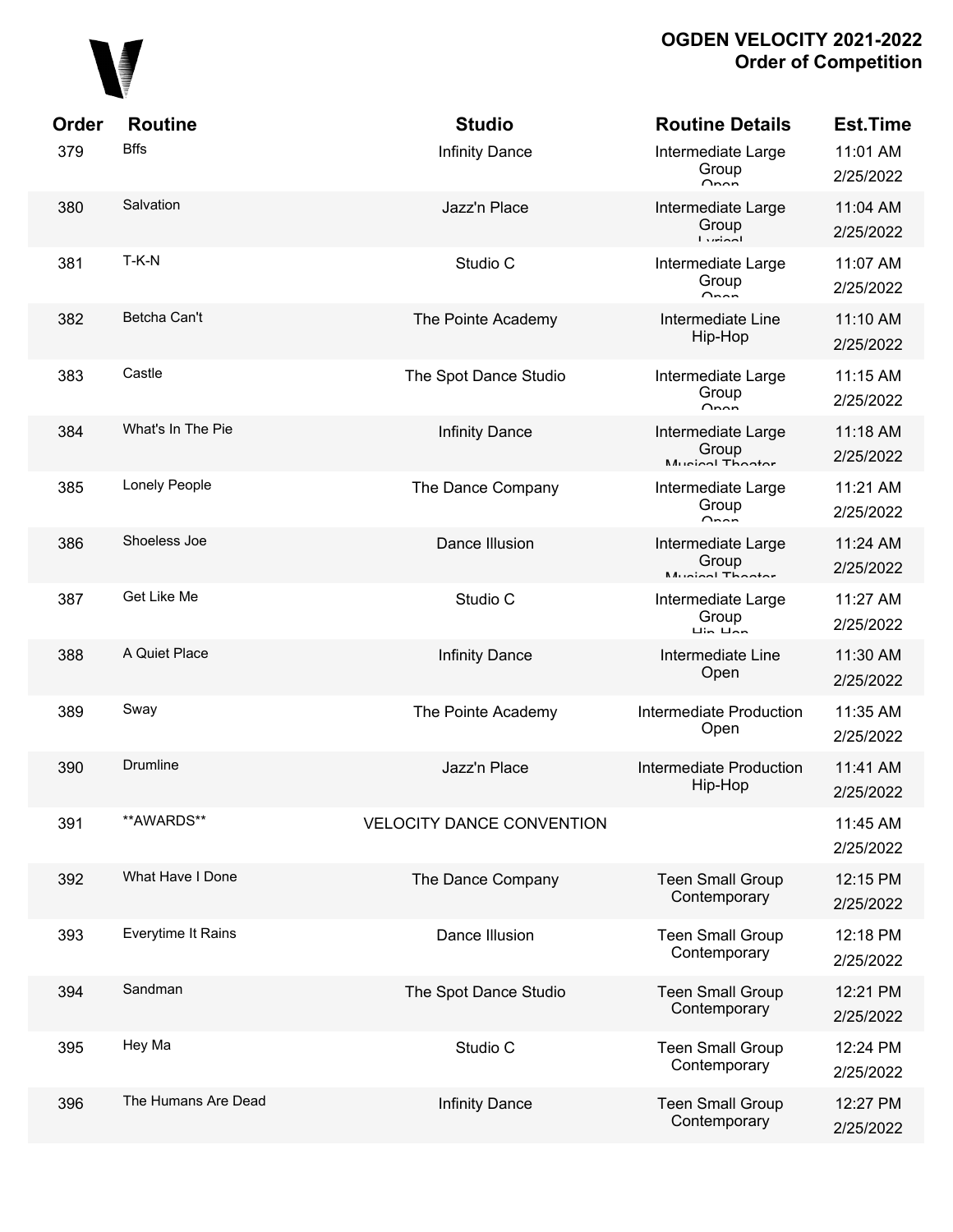# 

| Order | <b>Routine</b>               | <b>Studio</b>                       | <b>Routine Details</b>                  | <b>Est.Time</b>       |
|-------|------------------------------|-------------------------------------|-----------------------------------------|-----------------------|
| 397   | <b>Skinny Love</b>           | The Dance Project SLC               | <b>Teen Small Group</b><br>Contemporary | 12:30 PM<br>2/25/2022 |
| 398   | Its Not A Promise            | Jazz'n Place                        | <b>Teen Small Group</b><br>Contemporary | 12:33 PM<br>2/25/2022 |
| 399   | Rome                         | <b>Tueller School of Dance</b>      | <b>Teen Small Group</b><br>Contemporary | 12:36 PM<br>2/25/2022 |
| 400   | Step Inside                  | Jazz'n Place                        | <b>Teen Small Group</b><br>Contemporary | 12:39 PM<br>2/25/2022 |
| 401   | No Ordinary                  | Studio C                            | <b>Teen Small Group</b><br>Contemporary | 12:42 PM<br>2/25/2022 |
| 402   | And Still The Darkness Comes | <b>Infinity Dance</b>               | <b>Teen Small Group</b><br>Contemporary | 12:45 PM<br>2/25/2022 |
| 403   | Hush Hush                    | The Dance Project SLC               | <b>Teen Small Group</b><br>Contemporary | 12:48 PM<br>2/25/2022 |
| 404   | And We Stood                 | Jazz'n Place                        | <b>Teen Small Group</b><br>Contemporary | 12:51 PM<br>2/25/2022 |
| 405   | <b>Byegone</b>               | The Pointe Academy                  | <b>Teen Small Group</b><br>Contemporary | 12:54 PM<br>2/25/2022 |
| 406   | Almost Over                  | <b>Project Move</b>                 | <b>Teen Small Group</b><br>Contemporary | 12:57 PM<br>2/25/2022 |
| 407   | Addicted to Love             | Studio C                            | <b>Teen Small Group</b><br>Jazz         | 1:00 PM<br>2/25/2022  |
| 408   | Do It Like This              | Studio 1                            | <b>Teen Small Group</b><br>Jazz         | 1:03 PM<br>2/25/2022  |
| 409   | Escalate                     | Center Stage Performing Arts Studio | <b>Teen Small Group</b><br>Jazz         | 1:06 PM<br>2/25/2022  |
| 410   | Thats It                     | Jazz'n Place                        | <b>Teen Small Group</b><br>Jazz         | 1:09 PM<br>2/25/2022  |
| 411   | Let Me Think About It        | <b>Tueller School of Dance</b>      | <b>Teen Small Group</b><br>Jazz         | 1:12 PM<br>2/25/2022  |
| 412   | <b>Bun Up</b>                | The Dance Project SLC               | <b>Teen Small Group</b><br>Jazz         | 1:15 PM<br>2/25/2022  |
| 413   | <b>Better Alone</b>          | The Pointe Academy                  | <b>Teen Small Group</b><br>Jazz         | 1:18 PM<br>2/25/2022  |
| 414   | <b>Black Gold</b>            | Dance Illusion                      | <b>Teen Small Group</b><br>Jazz         | 1:21 PM<br>2/25/2022  |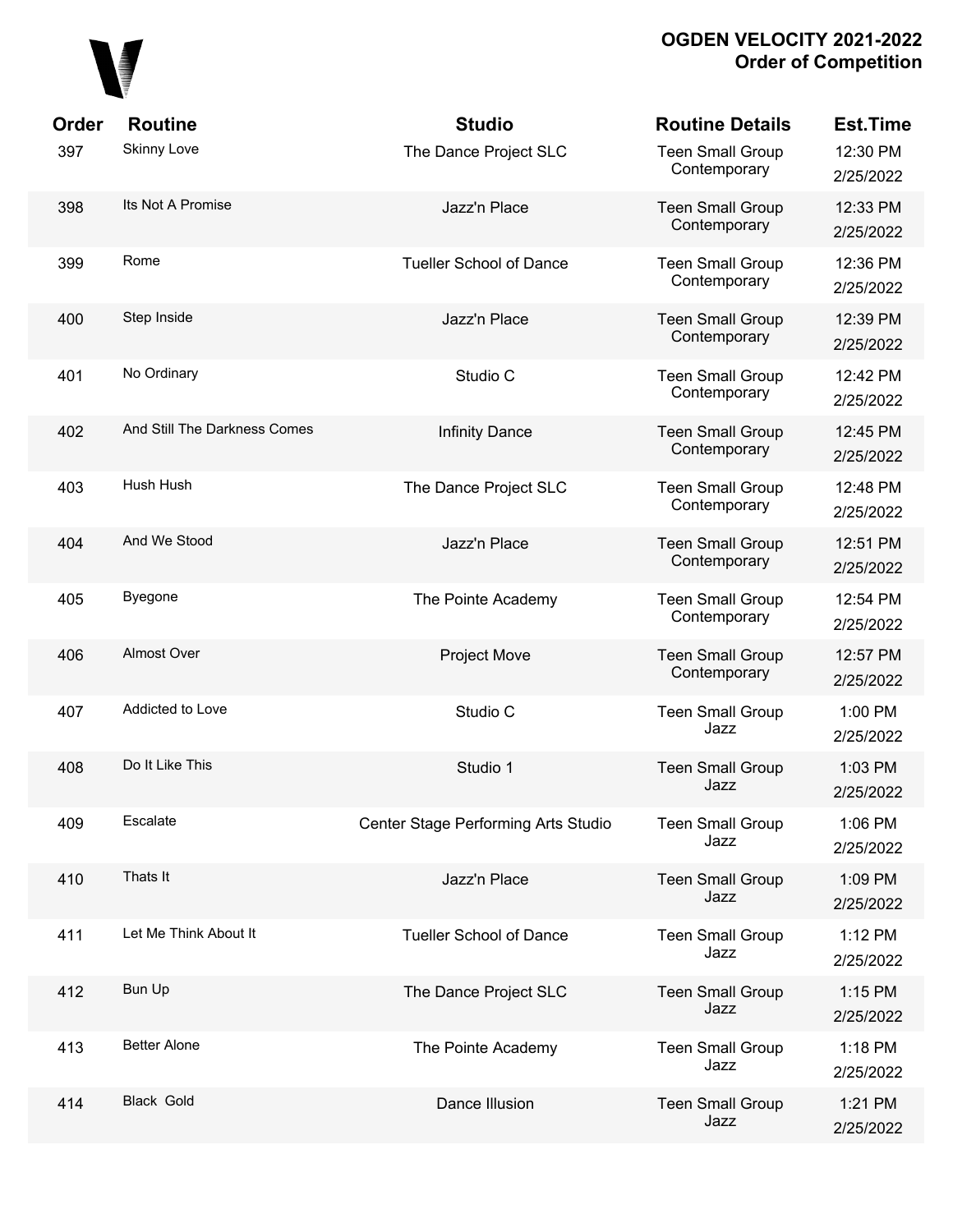

| <b>Order</b><br>415 | <b>Routine</b><br>Boys Wanna Be Her | <b>Studio</b><br>The Dance Project SLC | <b>Routine Details</b><br><b>Teen Small Group</b><br>Jazz | Est.Time<br>1:24 PM<br>2/25/2022 |
|---------------------|-------------------------------------|----------------------------------------|-----------------------------------------------------------|----------------------------------|
| 416                 | Glam                                | Studio 1                               | <b>Teen Small Group</b><br>Jazz                           | 1:27 PM<br>2/25/2022             |
| 417                 | Nobody Knows                        | The Dance Company                      | <b>Teen Small Group</b><br>Lyrical                        | 1:30 PM<br>2/25/2022             |
| 418                 | Lets Dance                          | Jazz'n Place                           | <b>Teen Small Group</b><br>Jazz                           | 1:33 PM<br>2/25/2022             |
| 419                 | How Will I Know                     | <b>Tueller School of Dance</b>         | <b>Teen Small Group</b><br>Jazz                           | 1:36 PM<br>2/25/2022             |
| 420                 | Won't Stop                          | The Dance Project SLC                  | <b>Teen Small Group</b><br>Jazz                           | 1:39 PM<br>2/25/2022             |
| 421                 | Edge of the Earth                   | Studio C                               | <b>Teen Small Group</b><br>Jazz                           | 1:42 PM<br>2/25/2022             |
| 422                 | Never Letting Go                    | Studio C                               | <b>Teen Small Group</b><br>Lyrical                        | 1:45 PM<br>2/25/2022             |
| 423                 | Can't Hold Us                       | The Pointe Academy                     | <b>Teen Small Group</b><br>Tap                            | 1:48 PM<br>2/25/2022             |
| 424                 | Sandstorm                           | The Dance Company                      | <b>Teen Small Group</b><br>Open                           | 1:51 PM<br>2/25/2022             |
| 425                 | White Flag                          | The Dance Project SLC                  | <b>Teen Small Group</b><br>Open                           | 1:54 PM<br>2/25/2022             |
| 426                 | Rain                                | Jazz'n Place                           | <b>Teen Small Group</b><br>Open                           | 1:57 PM<br>2/25/2022             |
| 427                 | The Lonely People                   | <b>Infinity Dance</b>                  | <b>Teen Small Group</b><br>Open                           | 2:00 PM<br>2/25/2022             |
| 428                 | <b>Sparkling Diamonds</b>           | Jazz'n Place                           | <b>Teen Small Group</b><br>Open                           | 2:03 PM<br>2/25/2022             |
| 429                 | Chambers                            | The Pointe Academy                     | <b>Teen Small Group</b><br>Open                           | 2:06 PM<br>2/25/2022             |
| 430                 | Lady Marmalade                      | Studio C                               | <b>Teen Small Group</b><br>Open                           | 2:09 PM<br>2/25/2022             |
| 431                 | The Lotto                           | <b>Project Move</b>                    | <b>Teen Small Group</b><br><b>Musical Theater</b>         | 2:12 PM<br>2/25/2022             |
| 432                 | Money                               | Infinity Dance                         | <b>Teen Small Group</b><br><b>Musical Theater</b>         | 2:15 PM<br>2/25/2022             |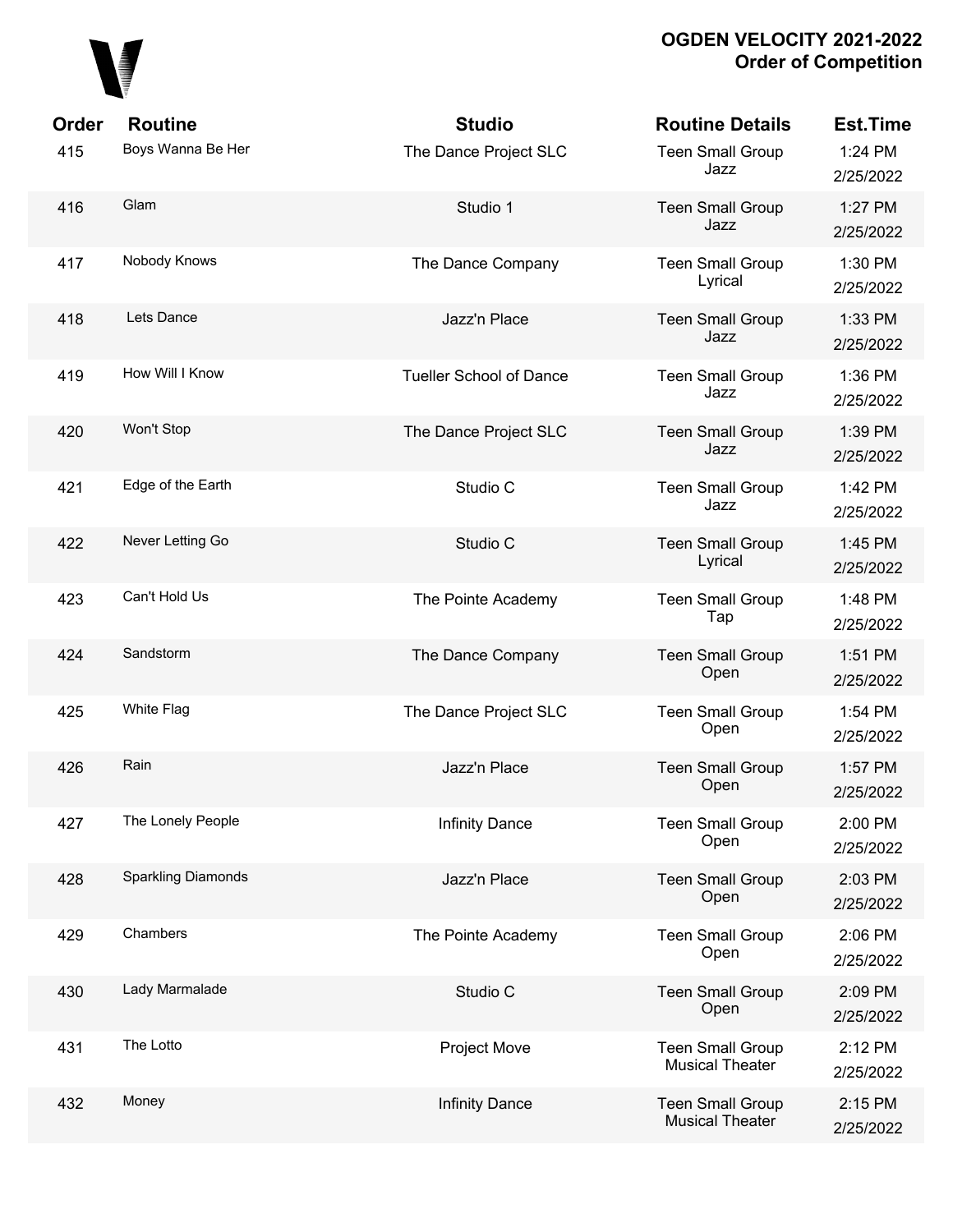

| Order | <b>Routine</b>        | <b>Studio</b>                    | <b>Routine Details</b>                    | <b>Est.Time</b>      |
|-------|-----------------------|----------------------------------|-------------------------------------------|----------------------|
| 433   | Game Day              | Jazz'n Place                     | <b>Teen Small Group</b><br>Hip-Hop        | 2:18 PM<br>2/25/2022 |
| 434   | Cheers                | <b>Infinity Dance</b>            | <b>Teen Small Group</b><br>Hip-Hop        | 2:21 PM<br>2/25/2022 |
| 435   | Cars                  | Studio C                         | <b>Teen Small Group</b><br>Hip-Hop        | 2:24 PM<br>2/25/2022 |
| 436   | **AWARDS**            | <b>VELOCITY DANCE CONVENTION</b> |                                           | 2:25 PM<br>2/25/2022 |
| 437   | Hold On Me            | The Dance Project SLC            | <b>Teen Line</b><br>Jazz                  | 7:00 AM<br>2/26/2022 |
| 438   | Vertigo               | <b>Infinity Dance</b>            | <b>Teen Line</b><br>Jazz                  | 7:05 AM<br>2/26/2022 |
| 439   | Friend Like Me        | Dance Illusion                   | Mini Duo/Trio<br>Jazz                     | 7:10 AM<br>2/26/2022 |
| 440   | Heaven Hop            | Dance Illusion                   | Mini Duo/Trio<br><b>Musical Theater</b>   | 7:12 AM<br>2/26/2022 |
| 441   | Run Run Run           | Jazz'n Place                     | Junior Duo/Trio<br>Jazz                   | 7:15 AM<br>2/26/2022 |
| 442   | Shake the Room        | Studio C                         | Junior Duo/Trio<br>Jazz                   | 7:18 AM<br>2/26/2022 |
| 443   | Carry You             | The Dance Company                | Junior Duo/Trio<br>Lyrical                | 7:21 AM<br>2/26/2022 |
| 444   | Fearless              | <b>Project Move</b>              | Junior Duo/Trio<br>Lyrical                | 7:23 AM<br>2/26/2022 |
| 445   | <b>Heavenly Music</b> | Studio 1                         | Junior Duo/Trio<br>Open                   | 7:26 AM<br>2/26/2022 |
| 446   | Meet the Plastics     | <b>Infinity Dance</b>            | Junior Duo/Trio<br><b>Musical Theater</b> | 7:29 AM<br>2/26/2022 |
| 447   | Can't Do It Alone     | The Dance Project SLC            | Junior Duo/Trio<br><b>Musical Theater</b> | 7:32 AM<br>2/26/2022 |
| 448   | Nowadays              | Dance Illusion                   | Junior Duo/Trio<br><b>Musical Theater</b> | 7:34 AM<br>2/26/2022 |
| 449   | <b>Bounce</b>         | The Dance Project SLC            | <b>Teen Line</b><br>Hip-Hop               | 7:37 AM<br>2/26/2022 |
| 450   | House Party           | <b>Infinity Dance</b>            | <b>Teen Line</b><br>Hip-Hop               | 7:42 AM<br>2/26/2022 |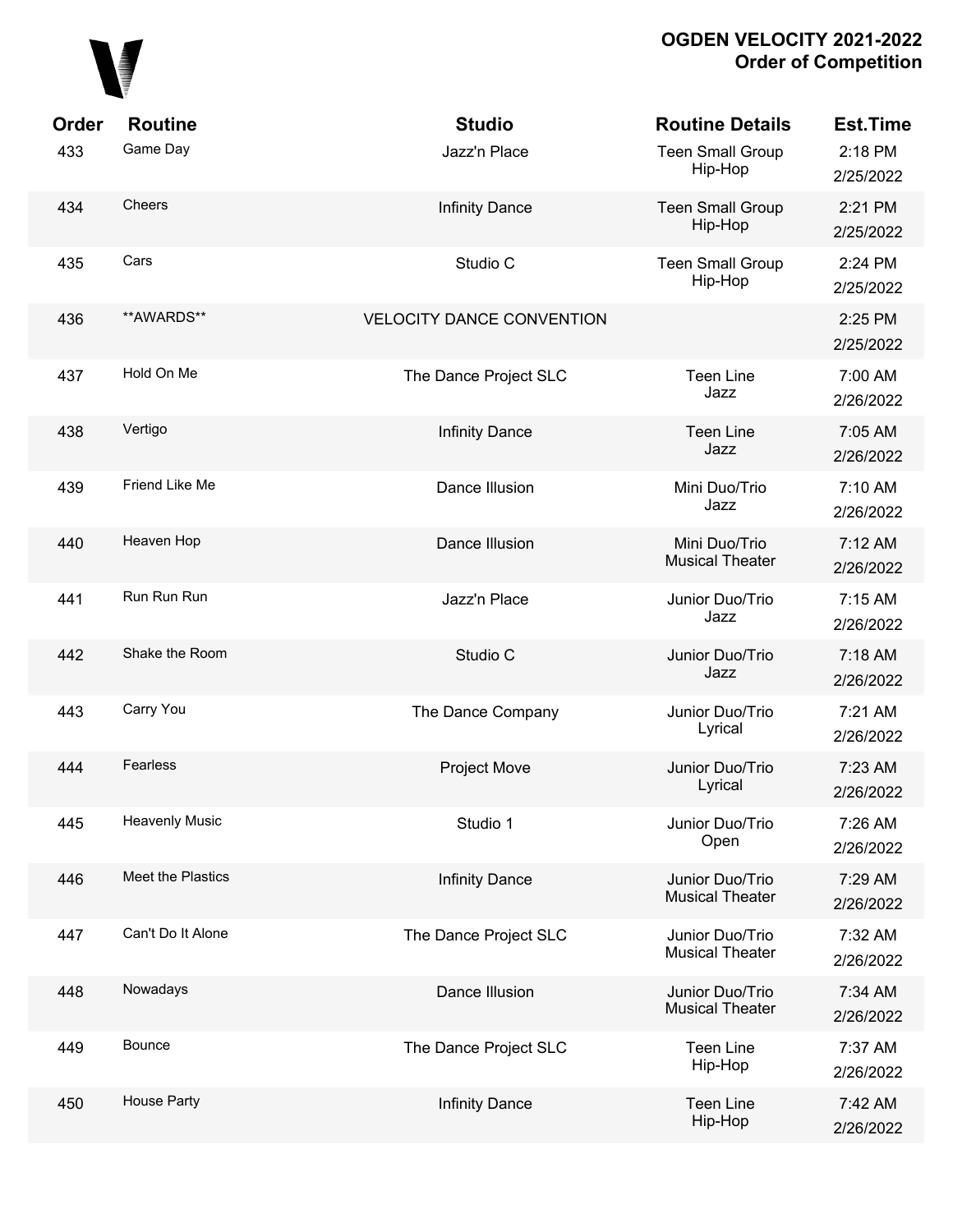

| Order | <b>Routine</b>                | <b>Studio</b>                  | <b>Routine Details</b>                          | <b>Est.Time</b>      |
|-------|-------------------------------|--------------------------------|-------------------------------------------------|----------------------|
| 451   | You're the Friend I Need      | The Dance Company              | Intermediate Duo/Trio<br>Contemporary           | 7:47 AM<br>2/26/2022 |
| 452   | <b>Florets</b>                | The Pointe Academy             | Intermediate Duo/Trio<br>Contemporary           | 7:50 AM<br>2/26/2022 |
| 453   | You Will Be Found             | <b>Project Move</b>            | Intermediate Duo/Trio<br>Contemporary           | 7:53 AM<br>2/26/2022 |
| 454   | Fallout                       | Studio C                       | Intermediate Duo/Trio<br>Contemporary           | 7:55 AM<br>2/26/2022 |
| 455   | Ain't No Mountain High Enough | The Dance Project SLC          | Intermediate Duo/Trio<br>Jazz                   | 7:58 AM<br>2/26/2022 |
| 456   | Clap Snap                     | The Spot Dance Studio          | Intermediate Duo/Trio<br>Jazz                   | 8:01 AM<br>2/26/2022 |
| 457   | Kill The Lights               | <b>Tueller School of Dance</b> | Intermediate Duo/Trio<br>Jazz                   | 8:04 AM<br>2/26/2022 |
| 458   | My Boyfriends Back            | <b>Tueller School of Dance</b> | Intermediate Duo/Trio<br><b>Musical Theater</b> | 8:06 AM<br>2/26/2022 |
| 459   | See You Later, Joe            | <b>Infinity Dance</b>          | Intermediate Duo/Trio<br><b>Musical Theater</b> | 8:09 AM<br>2/26/2022 |
| 460   | Let's Hear It For The Boy     | <b>Tueller School of Dance</b> | Intermediate Duo/Trio<br><b>Musical Theater</b> | 8:12 AM<br>2/26/2022 |
| 461   | Right Hand Man                | <b>Tueller School of Dance</b> | Intermediate Duo/Trio<br><b>Musical Theater</b> | 8:15 AM<br>2/26/2022 |
| 462   | Ready Set Let's Go            | Studio C                       | Intermediate Duo/Trio<br>Jazz                   | 8:17 AM<br>2/26/2022 |
| 463   | Y <sub>2</sub> K              | <b>Infinity Dance</b>          | <b>Teen Production</b><br>Contemporary          | 8:20 AM<br>2/26/2022 |
| 464   | Welcome To New York           | The Dance Project SLC          | <b>Teen Production</b><br>Open                  | 8:26 AM<br>2/26/2022 |
| 465   | Towards The Sun               | Dance Illusion                 | Teen Duo/Trio<br>Contemporary                   | 8:32 AM<br>2/26/2022 |
| 466   | Who Are You                   | <b>Project Move</b>            | Senior Duo/Trio<br>Jazz                         | 8:35 AM<br>2/26/2022 |
| 467   | The Curse                     | The Dance Company              | Teen Duo/Trio<br>Contemporary                   | 8:38 AM<br>2/26/2022 |
| 468   | Carry You                     | The Dance Project SLC          | Teen Duo/Trio<br>Contemporary                   | 8:40 AM<br>2/26/2022 |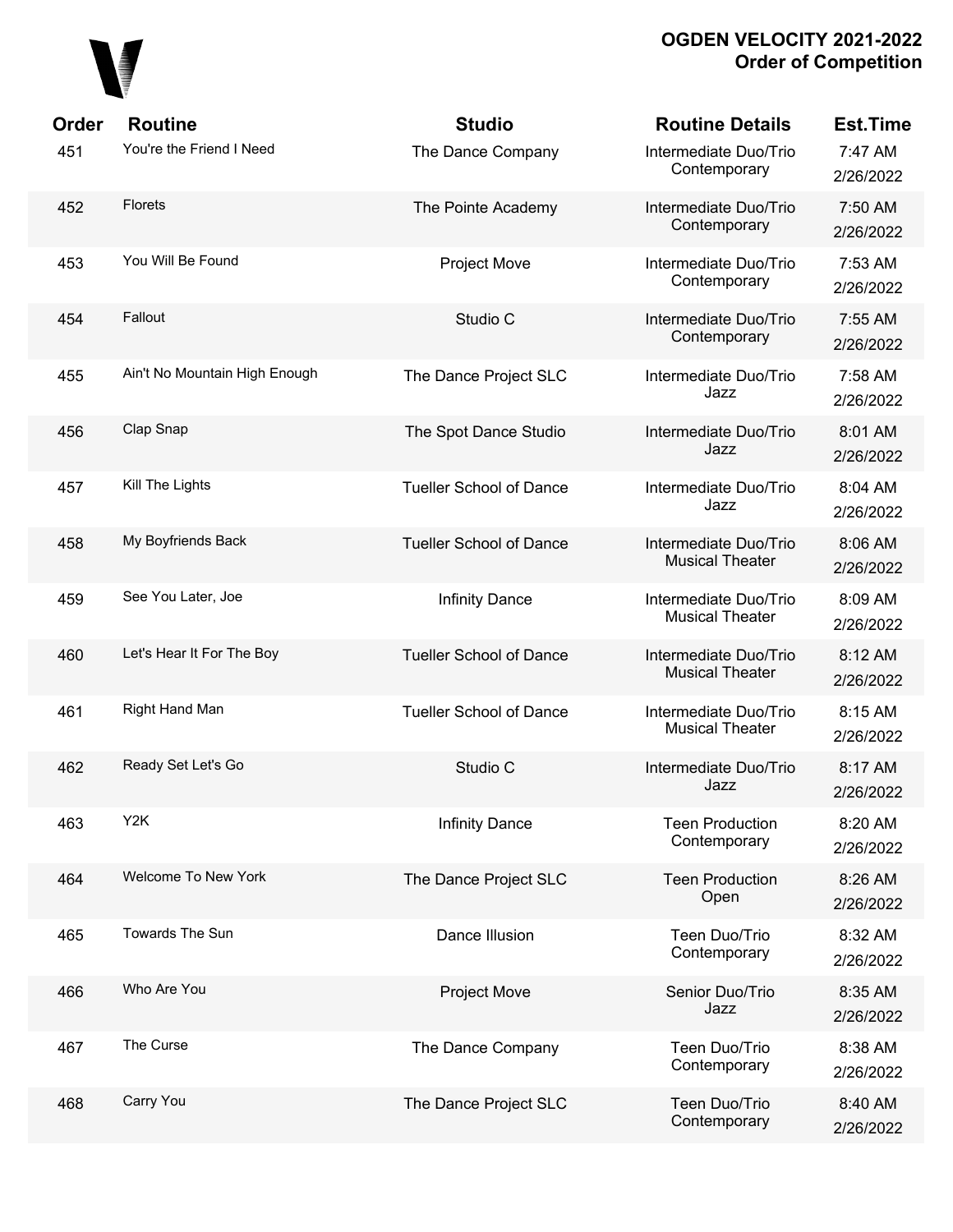

| Order | <b>Routine</b>             | <b>Studio</b>                       | <b>Routine Details</b>                       | <b>Est.Time</b>      |
|-------|----------------------------|-------------------------------------|----------------------------------------------|----------------------|
| 469   | The Pines                  | Center Stage Performing Arts Studio | Teen Duo/Trio<br>Contemporary                | 8:43 AM<br>2/26/2022 |
| 470   | <b>Battlefield</b>         | <b>Tueller School of Dance</b>      | Teen Duo/Trio<br>Lyrical                     | 8:46 AM<br>2/26/2022 |
| 471   | Pop                        | The Dance Project SLC               | Senior Small Group<br><b>Musical Theater</b> | 8:49 AM<br>2/26/2022 |
| 472   | Darkness Lingers           | <b>Infinity Dance</b>               | Teen Duo/Trio<br>Contemporary                | 8:52 AM<br>2/26/2022 |
| 473   | They're All Gone           | <b>Infinity Dance</b>               | Teen Duo/Trio<br>Contemporary                | 8:54 AM<br>2/26/2022 |
| 474   | Forever                    | The Dance Company                   | Teen Duo/Trio<br>Contemporary                | 8:57 AM<br>2/26/2022 |
| 475   | Phoenix                    | The Dance Company                   | Teen Duo/Trio<br>Contemporary                | 9:00 AM<br>2/26/2022 |
| 476   | Humans                     | The Dance Project SLC               | Teen Duo/Trio<br>Contemporary                | 9:03 AM<br>2/26/2022 |
| 477   | Rain On My Parade          | The Dance Project SLC               | Teen Duo/Trio<br><b>Musical Theater</b>      | 9:05 AM<br>2/26/2022 |
| 478   | <b>Suss</b>                | The Dance Project SLC               | Senior Small Group<br>Open                   | 9:08 AM<br>2/26/2022 |
| 479   | Anubis                     | The Dance Company                   | Teen Duo/Trio<br>Contemporary                | 9:11 AM<br>2/26/2022 |
| 480   | ** 5 MINUTE JUDGES BREAK** | <b>VELOCITY DANCE CONVENTION</b>    |                                              | 9:14 AM<br>2/26/2022 |
| 481   | Into The Wild              | Center Stage Performing Arts Studio | Teen Duo/Trio<br>Lyrical                     | 9:19 AM<br>2/26/2022 |
| 482   | <b>Borders</b>             | <b>Infinity Dance</b>               | <b>Teen Production</b><br>Hip-Hop            | 9:21 AM<br>2/26/2022 |
| 483   | My Heart Will Go On        | <b>Tueller School of Dance</b>      | Teen Duo/Trio<br><b>Musical Theater</b>      | 9:27 AM<br>2/26/2022 |
| 484   | Str8                       | The Dance Project SLC               | Senior Small Group<br>Contemporary           | 9:30 AM<br>2/26/2022 |
| 485   | Fools Rush In              | Studio C                            | Teen Duo/Trio<br>Lyrical                     | 9:33 AM<br>2/26/2022 |
| 486   | Stand Be Me                | Studio C                            | Teen Duo/Trio<br>Open                        | 9:36 AM<br>2/26/2022 |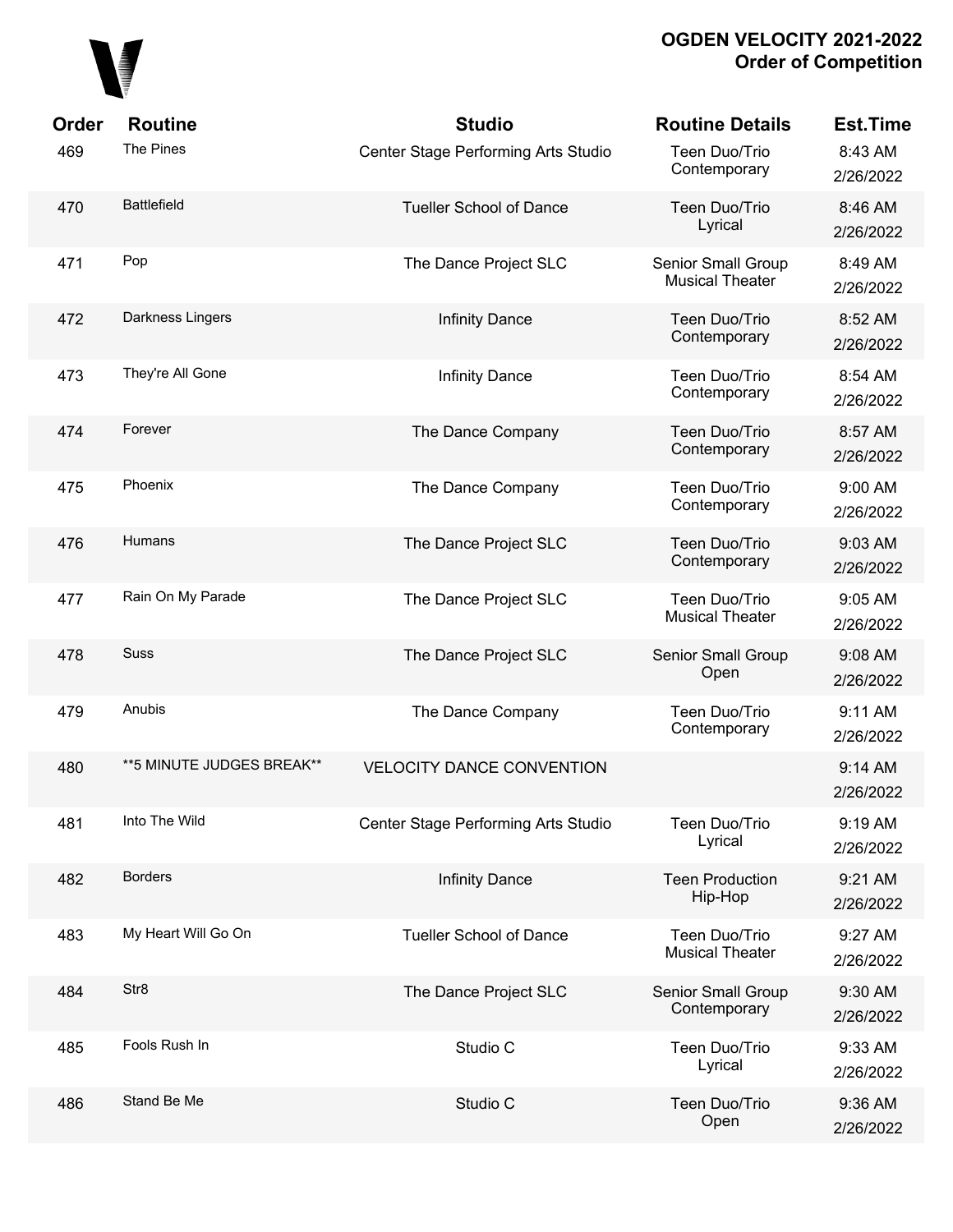

| Order | <b>Routine</b>                | <b>Studio</b>         | <b>Routine Details</b>             | <b>Est.Time</b>       |
|-------|-------------------------------|-----------------------|------------------------------------|-----------------------|
| 487   | Free Me                       | <b>Project Move</b>   | Senior Duo/Trio<br>Contemporary    | 9:39 AM<br>2/26/2022  |
| 488   | #Metoo                        | <b>Infinity Dance</b> | Senior Small Group<br>Lyrical      | 9:41 AM<br>2/26/2022  |
| 489   | Everything I Wanted           | Studio C              | Senior Small Group<br>Open         | 9:44 AM<br>2/26/2022  |
| 490   | <b>Bleed Out</b>              | Project Move          | Senior Duo/Trio<br>Contemporary    | 9:47 AM<br>2/26/2022  |
| 491   | Maneater                      | The Dance Project SLC | Senior Small Group<br>Jazz         | 9:50 AM<br>2/26/2022  |
| 492   | Revenge Of The Corpse Brides  | <b>Infinity Dance</b> | Senior Small Group<br>Contemporary | 9:53 AM<br>2/26/2022  |
| 493   | Sing For Supper               | Studio C              | Senior Small Group<br>Contemporary | 9:56 AM<br>2/26/2022  |
| 494   | Wild Hearts Can't Be Broken   | Project Move          | Senior Small Group<br>Contemporary | 9:59 AM<br>2/26/2022  |
| 495   | Sunlight                      | The Dance Company     | Teen Large Group<br>Contemporary   | 10:02 AM<br>2/26/2022 |
| 496   | Outlaws                       | <b>Infinity Dance</b> | Teen Large Group<br>Hip-Hop        | 10:05 AM<br>2/26/2022 |
| 497   | Get Down                      | The Dance Project SLC | Senior Small Group<br>Hip-Hop      | 10:08 AM<br>2/26/2022 |
| 498   | Don't Be Jealous              | Studio C              | Senior Small Group<br>Open         | 10:11 AM<br>2/26/2022 |
| 499   | Late Night At The Call Center | <b>Infinity Dance</b> | Teen Large Group<br>Contemporary   | 10:14 AM<br>2/26/2022 |
| 500   | Gen Z                         | <b>Infinity Dance</b> | Teen Large Group<br>Contemporary   | 10:17 AM<br>2/26/2022 |
| 501   | It Won't Kill Ya              | Studio C              | Teen Large Group<br>Contemporary   | 10:20 AM<br>2/26/2022 |
| 502   | Hands Away                    | The Dance Company     | Teen Large Group<br>Contemporary   | 10:23 AM<br>2/26/2022 |
| 503   | Omens                         | Project Move          | Teen Large Group<br>Jazz           | 10:26 AM<br>2/26/2022 |
| 504   | I'm Too Sexy                  | <b>Infinity Dance</b> | Teen Large Group<br>Jazz           | 10:29 AM<br>2/26/2022 |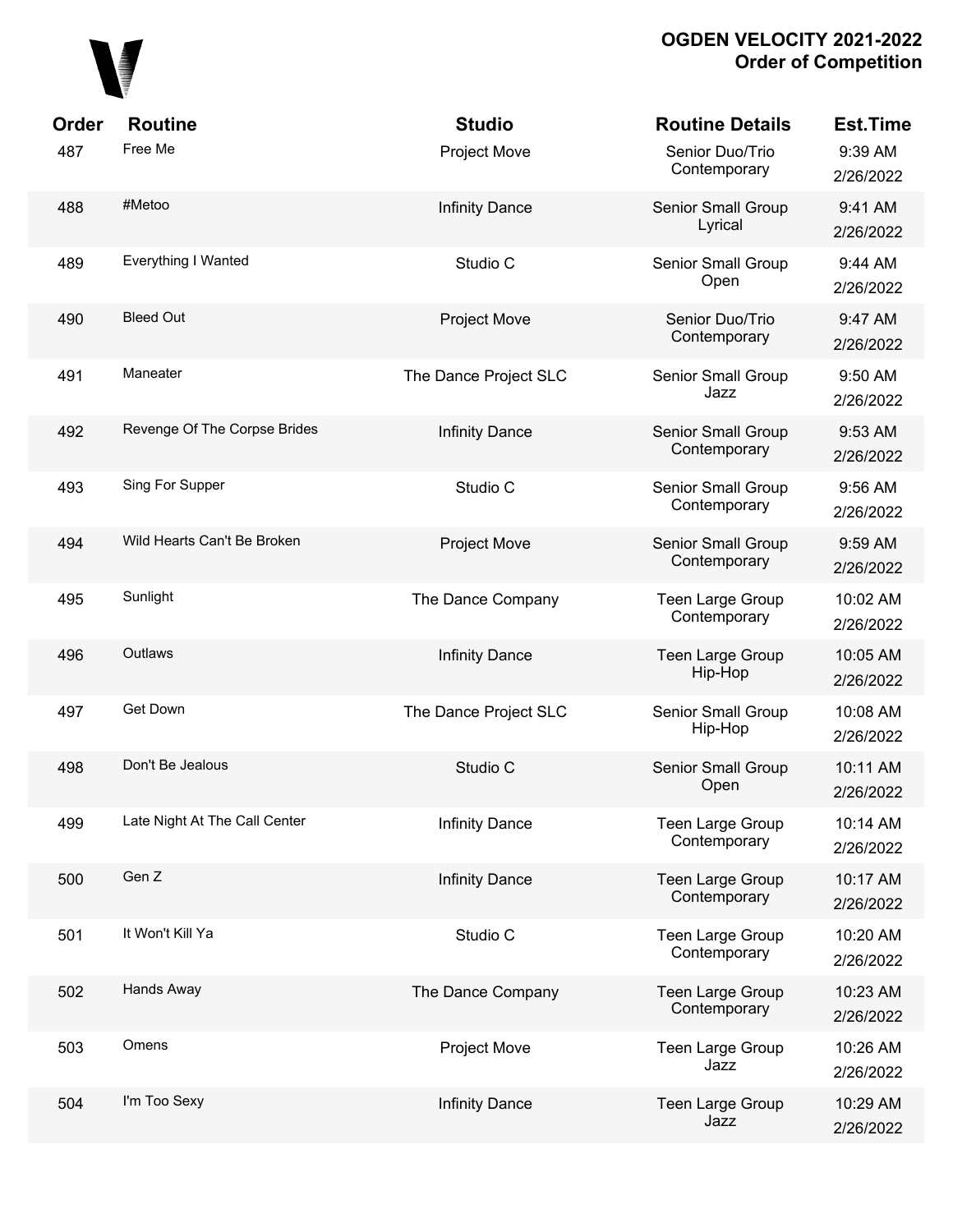

| Order | <b>Routine</b>             | <b>Studio</b>                    | <b>Routine Details</b>                     | <b>Est.Time</b>       |
|-------|----------------------------|----------------------------------|--------------------------------------------|-----------------------|
| 505   | <b>True Blood</b>          | The Dance Project SLC            | Teen Large Group<br>Jazz                   | 10:32 AM<br>2/26/2022 |
| 506   | Be Calm                    | <b>Infinity Dance</b>            | Teen Large Group<br>Jazz                   | 10:35 AM<br>2/26/2022 |
| 507   | Impossible                 | The Dance Company                | Teen Large Group<br>Jazz                   | 10:38 AM<br>2/26/2022 |
| 508   | A Night At The Symphony    | <b>Infinity Dance</b>            | Teen Large Group<br>Jazz                   | 10:41 AM<br>2/26/2022 |
| 509   | My Prerogative             | The Spot Dance Studio            | Teen Large Group<br>Jazz                   | 10:44 AM<br>2/26/2022 |
| 510   | <b>Terrible Things</b>     | <b>Ardour Dance Centre</b>       | Teen Large Group<br>Jazz                   | 10:47 AM<br>2/26/2022 |
| 511   | Remember Your Light        | <b>Infinity Dance</b>            | Teen Large Group<br>Jazz                   | 10:50 AM<br>2/26/2022 |
| 512   | It's Quiet Uptown          | Studio C                         | Teen Large Group<br>Lyrical                | 10:53 AM<br>2/26/2022 |
| 513   | Harboring Hope             | The Dance Company                | Teen Large Group<br>Lyrical                | 10:56 AM<br>2/26/2022 |
| 514   | Love In The Dark           | Studio C                         | Teen Large Group<br>Lyrical                | 10:59 AM<br>2/26/2022 |
| 515   | Rock Your Soul             | Jazz'n Place                     | Teen Large Group<br>Lyrical                | 11:02 AM<br>2/26/2022 |
| 516   | Our Family's Fine          | <b>Infinity Dance</b>            | <b>Teen Large Group</b><br>Lyrical         | 11:05 AM<br>2/26/2022 |
| 517   | Don't Come Back            | The Dance Project SLC            | Teen Large Group<br>Open                   | 11:08 AM<br>2/26/2022 |
| 518   | Are You One Of Us          | <b>Project Move</b>              | Teen Large Group<br>Open                   | 11:11 AM<br>2/26/2022 |
| 519   | Don't Start Now            | Studio C                         | Teen Large Group<br>Open                   | 11:14 AM<br>2/26/2022 |
| 520   | ** 5 MINUTE JUDGES BREAK** | <b>VELOCITY DANCE CONVENTION</b> |                                            | 11:17 AM<br>2/26/2022 |
| 521   | Phantom Of The Opera       | <b>Infinity Dance</b>            | Teen Large Group<br><b>Musical Theater</b> | 11:22 AM<br>2/26/2022 |
| 522   | Distortion                 | The Dance Project SLC            | Teen Large Group<br>Open                   | 11:25 AM<br>2/26/2022 |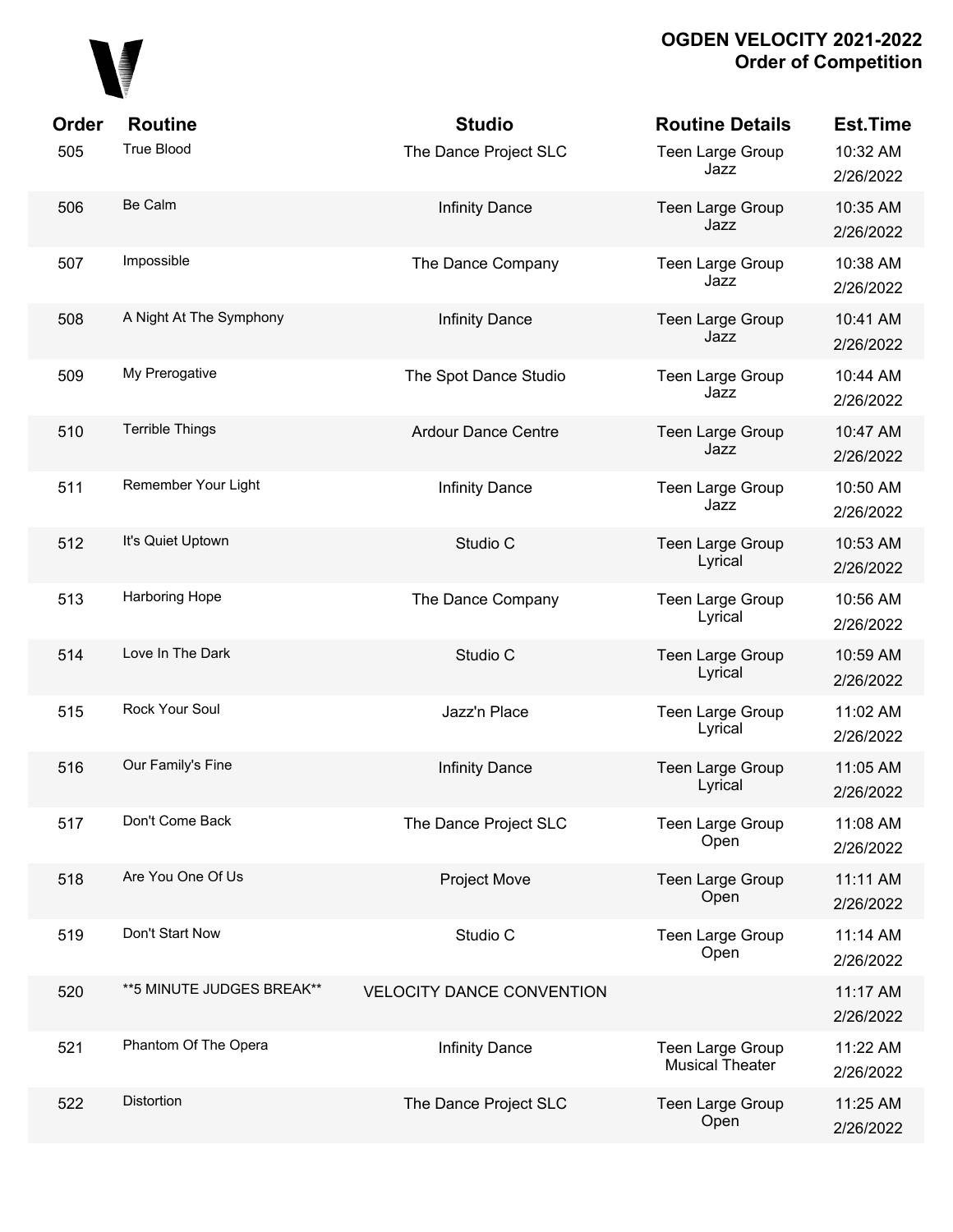

| <b>Order</b> | <b>Routine</b>             | <b>Studio</b>                  | <b>Routine Details</b>                     | <b>Est.Time</b>       |
|--------------|----------------------------|--------------------------------|--------------------------------------------|-----------------------|
| 523          | Romeo And Juliet           | Infinity Dance                 | Teen Large Group<br><b>Musical Theater</b> | 11:28 AM<br>2/26/2022 |
| 524          | Losing It                  | The Dance Company              | <b>Teen Large Group</b><br>Open            | 11:31 AM<br>2/26/2022 |
| 525          | Aren't We All Just Puppets | <b>Infinity Dance</b>          | Senior Large Group<br>Contemporary         | 11:34 AM<br>2/26/2022 |
| 526          | Ari and Cardi              | Studio C                       | Teen Large Group<br>Hip-Hop                | 11:37 AM<br>2/26/2022 |
| 527          | Locomotion                 | The Spot Dance Studio          | Teen Large Group<br>Hip-Hop                | 11:40 AM<br>2/26/2022 |
| 528          | Up In Here                 | The Dance Project SLC          | <b>Teen Large Group</b><br>Hip-Hop         | 11:43 AM<br>2/26/2022 |
| 529          | Wake Em Up Now             | Studio C                       | Teen Large Group<br>Hip-Hop                | 11:46 AM<br>2/26/2022 |
| 530          | Rock The Boat              | <b>Infinity Dance</b>          | Teen Large Group<br>Hip-Hop                | 11:49 AM<br>2/26/2022 |
| 531          | Work                       | Studio C                       | <b>Teen Large Group</b><br>Contemporary    | 11:52 AM<br>2/26/2022 |
| 532          | Insane Hospital            | <b>Tueller School of Dance</b> | Teen Large Group<br>Hip-Hop                | 11:55 AM<br>2/26/2022 |
| 533          | Bet Dat's Right            | The Dance Project SLC          | Teen Large Group<br>Hip-Hop                | 11:58 AM<br>2/26/2022 |
| 534          | Mannequin                  | <b>Infinity Dance</b>          | Senior Large Group<br>Jazz                 | 12:01 PM<br>2/26/2022 |
| 535          | Chasing You                | Studio C                       | Senior Large Group<br>Jazz                 | 12:04 PM<br>2/26/2022 |
| 536          | The Other Side             | The Spot Dance Studio          | Senior Large Group<br>Contemporary         | 12:07 PM<br>2/26/2022 |
| 537          | <b>Blow Your Mind</b>      | Project Move                   | Teen Large Group<br>Hip-Hop                | 12:10 PM<br>2/26/2022 |
| 538          | Hold On To Me              | Infinity Dance                 | Senior Large Group<br>Lyrical              | 12:13 PM<br>2/26/2022 |
| 539          | Mirrorball                 | Studio C                       | Senior Large Group<br>Lyrical              | 12:16 PM<br>2/26/2022 |
| 540          | Never Be Like You          | The Spot Dance Studio          | Senior Large Group<br>Jazz                 | 12:19 PM<br>2/26/2022 |